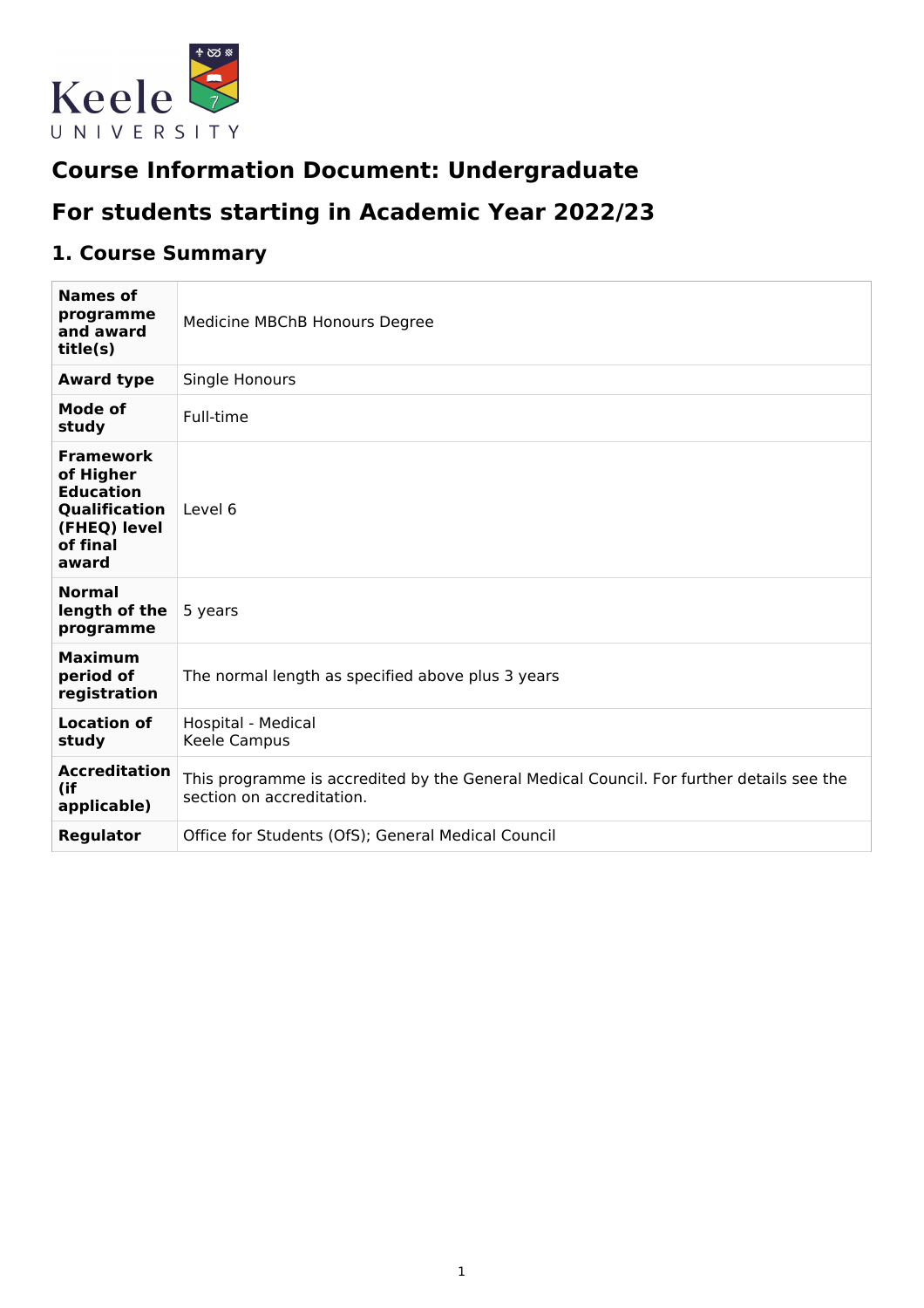| <b>UK students:</b><br>Fee for 2022/23 is £9,250*<br><b>International students:</b><br>Fee for 2022/23 is £39,000**<br><b>Bursary information:</b><br>Home (England) students are eligible for an NHS bursary towards their fees in their<br>5th year of study not counting repeated years. For Scotland, Wales and Northern Ireland,<br>students should check directly with their relevant authority. EU students may be eligible<br>for an NHS bursary.<br><b>Tuition Fees</b><br>More information on eligibility can be found on the NHS Bursaries<br>website: https://www.nhsbsa.nhs.uk/nhs-bursary-students<br>International students are not eligible for the NHS Bursary.<br>Placements:<br>In 2017, a consultation by the UK Government Department of Health and Social Care<br>recommended that International medical students pay the full tuition and training costs<br>including placement fees; this was not implemented in 2018, 2019, 2020 nor 2021. If this<br>is implemented from 2022-23, new international students will be required to pay<br>university tuition fees plus an annual supplement to cover the cost of clinical placements,<br>which is likely to be approximately £20,000 per annum for the five years of the<br>programme. This remains under review by the UK Government Department of Health and<br>Social Care. |  |
|--------------------------------------------------------------------------------------------------------------------------------------------------------------------------------------------------------------------------------------------------------------------------------------------------------------------------------------------------------------------------------------------------------------------------------------------------------------------------------------------------------------------------------------------------------------------------------------------------------------------------------------------------------------------------------------------------------------------------------------------------------------------------------------------------------------------------------------------------------------------------------------------------------------------------------------------------------------------------------------------------------------------------------------------------------------------------------------------------------------------------------------------------------------------------------------------------------------------------------------------------------------------------------------------------------------------------------------------------------|--|
|                                                                                                                                                                                                                                                                                                                                                                                                                                                                                                                                                                                                                                                                                                                                                                                                                                                                                                                                                                                                                                                                                                                                                                                                                                                                                                                                                        |  |
|                                                                                                                                                                                                                                                                                                                                                                                                                                                                                                                                                                                                                                                                                                                                                                                                                                                                                                                                                                                                                                                                                                                                                                                                                                                                                                                                                        |  |
|                                                                                                                                                                                                                                                                                                                                                                                                                                                                                                                                                                                                                                                                                                                                                                                                                                                                                                                                                                                                                                                                                                                                                                                                                                                                                                                                                        |  |
|                                                                                                                                                                                                                                                                                                                                                                                                                                                                                                                                                                                                                                                                                                                                                                                                                                                                                                                                                                                                                                                                                                                                                                                                                                                                                                                                                        |  |
|                                                                                                                                                                                                                                                                                                                                                                                                                                                                                                                                                                                                                                                                                                                                                                                                                                                                                                                                                                                                                                                                                                                                                                                                                                                                                                                                                        |  |
|                                                                                                                                                                                                                                                                                                                                                                                                                                                                                                                                                                                                                                                                                                                                                                                                                                                                                                                                                                                                                                                                                                                                                                                                                                                                                                                                                        |  |
|                                                                                                                                                                                                                                                                                                                                                                                                                                                                                                                                                                                                                                                                                                                                                                                                                                                                                                                                                                                                                                                                                                                                                                                                                                                                                                                                                        |  |
|                                                                                                                                                                                                                                                                                                                                                                                                                                                                                                                                                                                                                                                                                                                                                                                                                                                                                                                                                                                                                                                                                                                                                                                                                                                                                                                                                        |  |
|                                                                                                                                                                                                                                                                                                                                                                                                                                                                                                                                                                                                                                                                                                                                                                                                                                                                                                                                                                                                                                                                                                                                                                                                                                                                                                                                                        |  |
|                                                                                                                                                                                                                                                                                                                                                                                                                                                                                                                                                                                                                                                                                                                                                                                                                                                                                                                                                                                                                                                                                                                                                                                                                                                                                                                                                        |  |

#### **How this information might change:** Please read the important information at

<http://www.keele.ac.uk/student-agreement/>. This explains how and why we may need to make changes to the information provided in this document and to help you understand how we will communicate with you if this happens.

\* These fees are regulated by Government. We reserve the right to increase fees in subsequent years of study in response to changes in government policy and/or changes to the law. If permitted by such change in policy or law, we may increase your fees by an inflationary amount or such other measure as required by government policy or the law. Please refer to the accompanying Student Terms & Conditions. Further information on fees can be found

at <http://www.keele.ac.uk/studentfunding/tuitionfees/>

\*\* We reserve the right to increase fees in subsequent years of study by an inflationary amount. Please refer to the accompanying Student Terms & Conditions for full details. Further information on fees can be found at <http://www.keele.ac.uk/studentfunding/tuitionfees/>

## **2. Medicine at Keele**

Keele Medical School has 820 students across the five academic years. We offer those aspiring to be doctors:

- Excellent clinical opportunities in primary care and hospital settings across Staffordshire, Shropshire and others adjoining counties
- Excellent teaching facilities at all teaching sites
- A large group of trained and experienced teachers
- An enjoyable, interactive, small group based learning approach
- Opportunities for student selected components in a wide range of clinical as well as biomedical, behavioural and social science topics
- A strong student support system
- A beautiful rural campus, conveniently located in central England.

## **3. Overview of the Programme**

## **Our mission: To graduate excellent clinicians**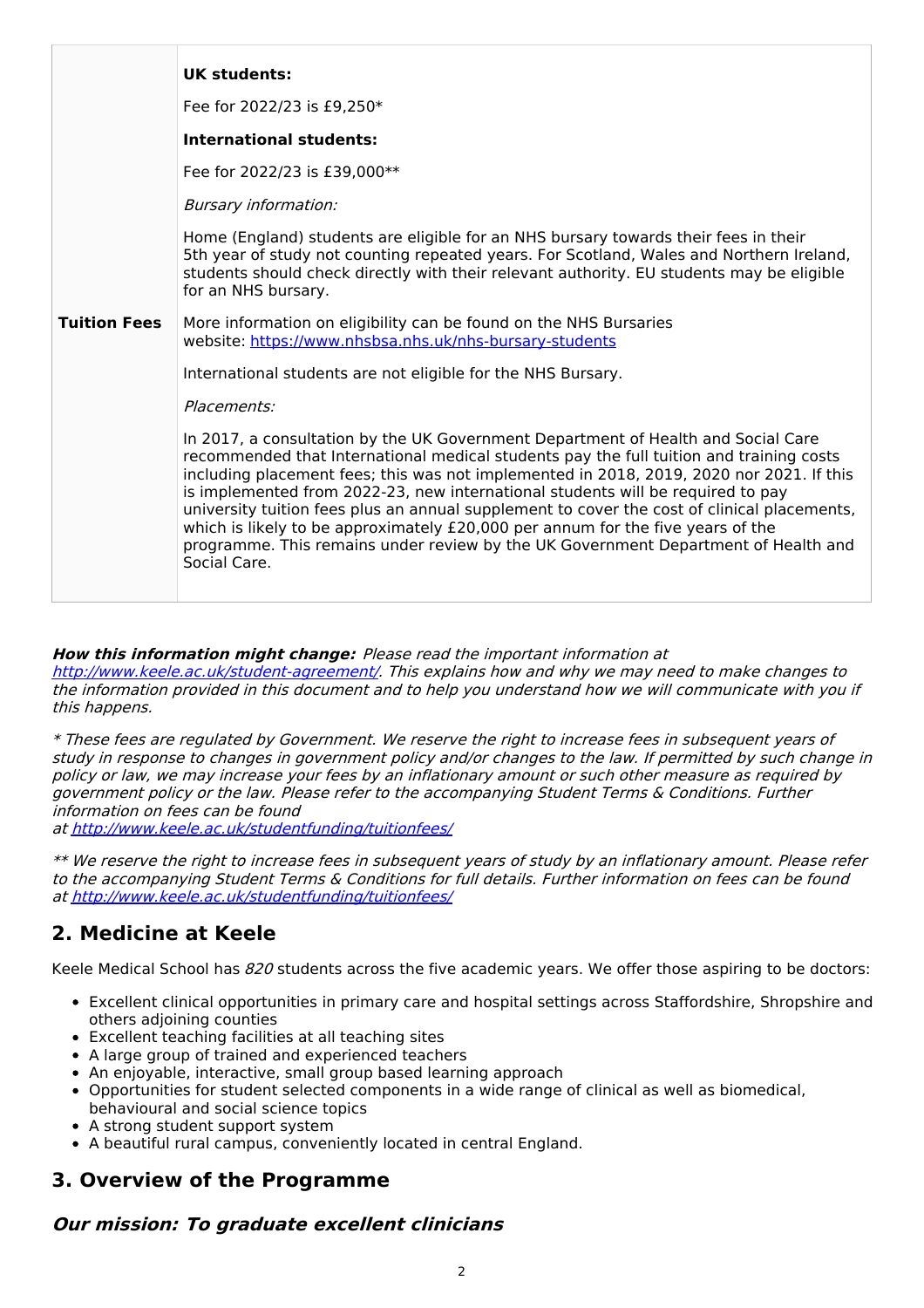### **The Philosophy of the Programme**

Doctors need to update and develop their skills, knowledge and behaviours throughout their working lives. The programme at Keele emphasises their responsibility for learning what they need to know. Learning is student-led to prepare them for their careers.

## **4. Aims of the programme**

The programme is an innovative, highly integrated, modern medical curriculum, comprising a mixture of core and student-selected components.

Integration occurs at all levels, and the three vertical themes are included in the core and selected elements in all years.

The three themes taken from **Outcomes for Graduates (GMC, 2018)** are:

#### **Outcome 1 Professional values and behaviours**

#### **Professional and ethical responsibilities**

Graduates must:

- behave according to ethical and professional principles
- demonstrate awareness of the importance of their personal physical and mental wellbeing and incorporate compassionate self-care into their personal and professional life

#### **Legal responsibilities Patient safety and quality improvement**

Graduates must:

demonstrate knowledge of the principles of the legal framework in which medicine is practised in the jurisdiction in which they are practising, and have awareness of where further information on relevant legislation can be found.

#### **Patient safety and quality improvement**

Graduates must:

- demonstrate that they can practise safely.
- participate in and promote activity to improve the quality and safety of patient care and clinical  $\bullet$ outcomes.

#### **Dealing with complexity and uncertainty**

Graduates must:

• be able to recognise complexity and uncertainty. And, through the process of seeking support and help from colleagues, learn to develop confidence in managing these situations and responding to change

#### **Safeguarding vulnerable patients**

Graduates must:

• be able to recognise and identify factors that suggest patient vulnerability and take action in response.

#### **Leadership and team working**

Graduates must:

- recognise the role of doctors in contributing to the management and leadership of the health service.
- learn and work effectively within a multi-professional and multi-disciplinary team and across multiple care settings. This includes working face to face and through written and electronic means, and in a range of settings where patients receive care, including community, primary, secondary, mental health, specialist tertiary and social care settings and in patients' homes.

#### **Outcome 2 Professional skills**

#### **Communication and interpersonal skills**

Graduates must:

be able to communicate effectively, openly and honestly with patients, their relatives, carers or other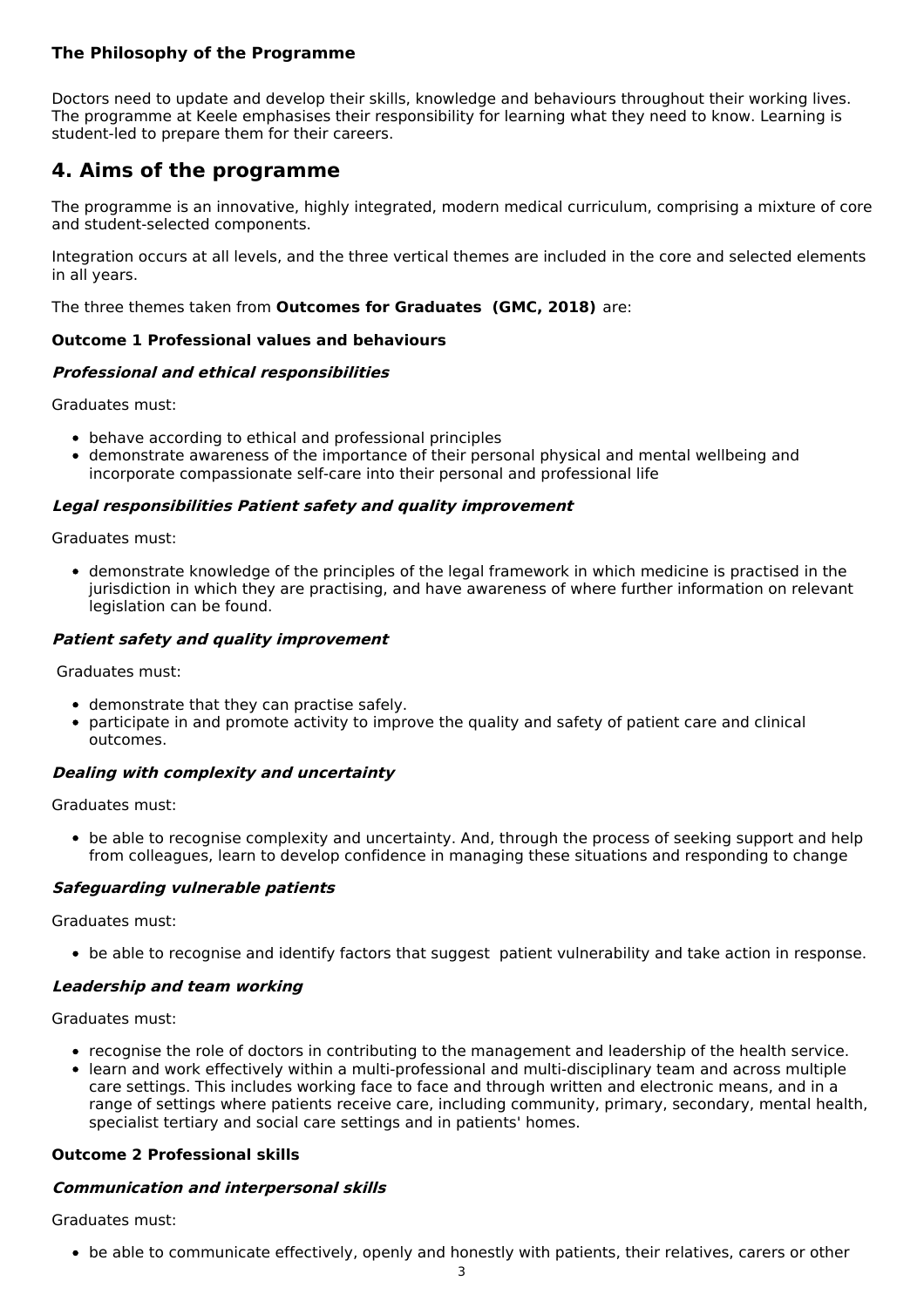advocates, and with colleagues, applying patient confidentiality appropriately.

be able to carry out an effective consultation with a patient.

#### **Diagnosis and medical management**

Graduates must:

- work collaboratively with patients and colleagues to diagnose and manage clinical presentations safely in community, primary and secondary care settings and in patients' homes.
- wherever possible, support and facilitate patients to make decisions about their care and management.
- be able to perform a range of diagnostic, therapeutic and practical procedures safely and effectively, and identify, according to their level of skill and experience, the procedures for which they need supervision to ensure patient safety.
- be able to work collaboratively with patients, their relatives, carers or other advocates to make clinical judgements and decisions based on a holistic assessment of the patient and their needs, priorities and concerns, and appreciating the importance of the links between pathophysiological, psychological, spiritual, religious, social and cultural factors for each individual.
- demonstrate that they can make appropriate clinical judgements when considering or providing compassionate interventions or support for patients who are nearing or at the end of life.
- understand the need to involve patients, their relatives, carers or other advocates in management decisions, making referrals and seeking advice from colleagues as appropriate.
- be able to give immediate care to adults, children and young people in medical and psychiatric emergencies and seek support from colleagues if necessary.
- be able to recognise when a patient is deteriorating and take appropriate action.

#### **Prescribing medications safely**

Graduates must:

be able to prescribe medications safely, appropriately, effectively and economically and be aware of the common causes and consequences of prescribing errors.

#### **Using information effectively and safely**

Graduates must:

be able to use information effectively and safely in a medical context, and maintain accurate, legible, contemporaneous and comprehensive medical records.

#### **Outcome 3 Professional knowledge**

#### **The health service and healthcare systems in the four countries**

Graduates must:

• demonstrate how patient care is delivered in the health service.

#### **Applying biomedical scientific principles**

Graduates must:

be able to apply biomedical scientific principles, methods and knowledge to medical practice and integrate these into patient care. This must include principles and knowledge relating to anatomy, biochemistry, cell biology, genetics, genomics and personalised medicine, immunology, microbiology, molecular biology, nutrition, pathology, pharmacology and clinical pharmacology, and physiology.

#### **Applying psychological principles**

Graduates must:

explain and illustrate by professional experience the principles for the identification, safe management and referral of patients with mental health conditions.

#### **Applying social science principles**

Graduates must:

be able to apply social science principles, methods and knowledge to medical practice and integrate these into patient care.

#### **Health promotion and illness prevention**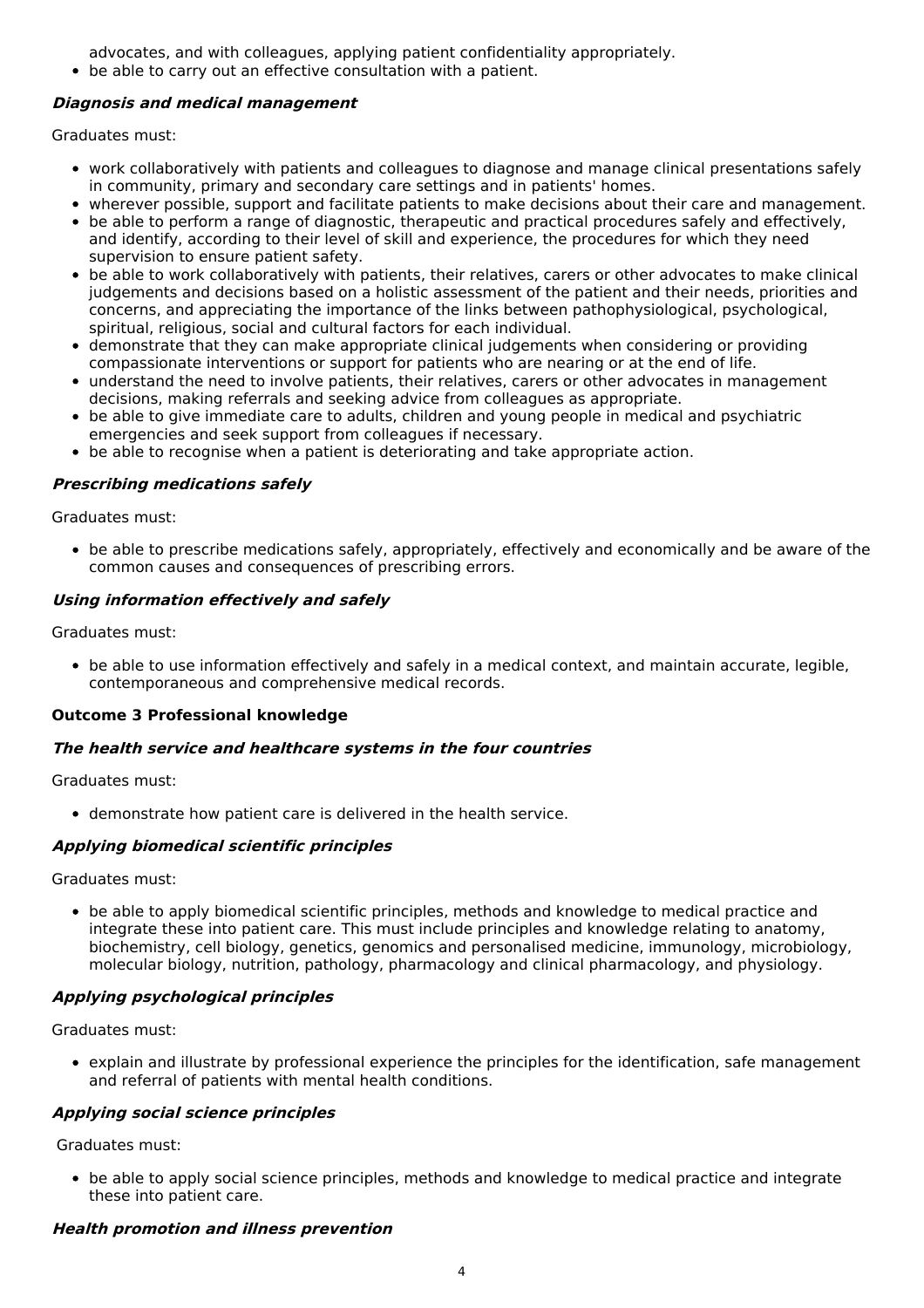#### Graduates must:

be able to apply the principles, methods and knowledge of population health and the improvement of health and sustainable healthcare to medical practice.

#### **Clinical research and scholarship**

Graduates must:

be able to apply scientific method and approaches to medical research and integrate these with a range of sources of information used to make decisions for care.

#### Image of the Keele Spiral [Curriculum](https://keeleacuk.sharepoint.com/:i:/s/SAS-QualityAssuranceSharedFiles/EZCHjd0T4EVIk8-il6ZvzbIBWnoqCTtz3oa3NXDobHKevw?e=DKl9Gx)

**Keele Graduate attributes:** Engagement with this programme will enable you to develop your intellectual, personal and professional capabilities. At Keele, we call these our ten Graduate Attributes and they include independent thinking, synthesizing information, creative problem solving, communicating clearly, and appreciating the social, environmental and global implications of your studies and activities. Our educational programme and learning environment is designed to help you to become a well-rounded graduate who is capable of making a positive and valued contribution in a complex and rapidly changing world, whichever spheres of life you engage in after your studies are completed.

Further information about the Keele Graduate Attributes can be found here: <http://www.keele.ac.uk/distinctive/keelegraduateattributes/>.

## **Objectives**

The MBChB Honours Degree at Keele University is designed to ensure graduates meet the necessary standards in terms of knowledge, skills and professionalism that new doctors should have as they embark on further training. The curricular outcomes for undergraduate medical education are set out in **Outcomes for Graduates** (GMC, 2018), the duties of a doctor are set out in the GMC document **Good Medical Practice** (GMC, 2013).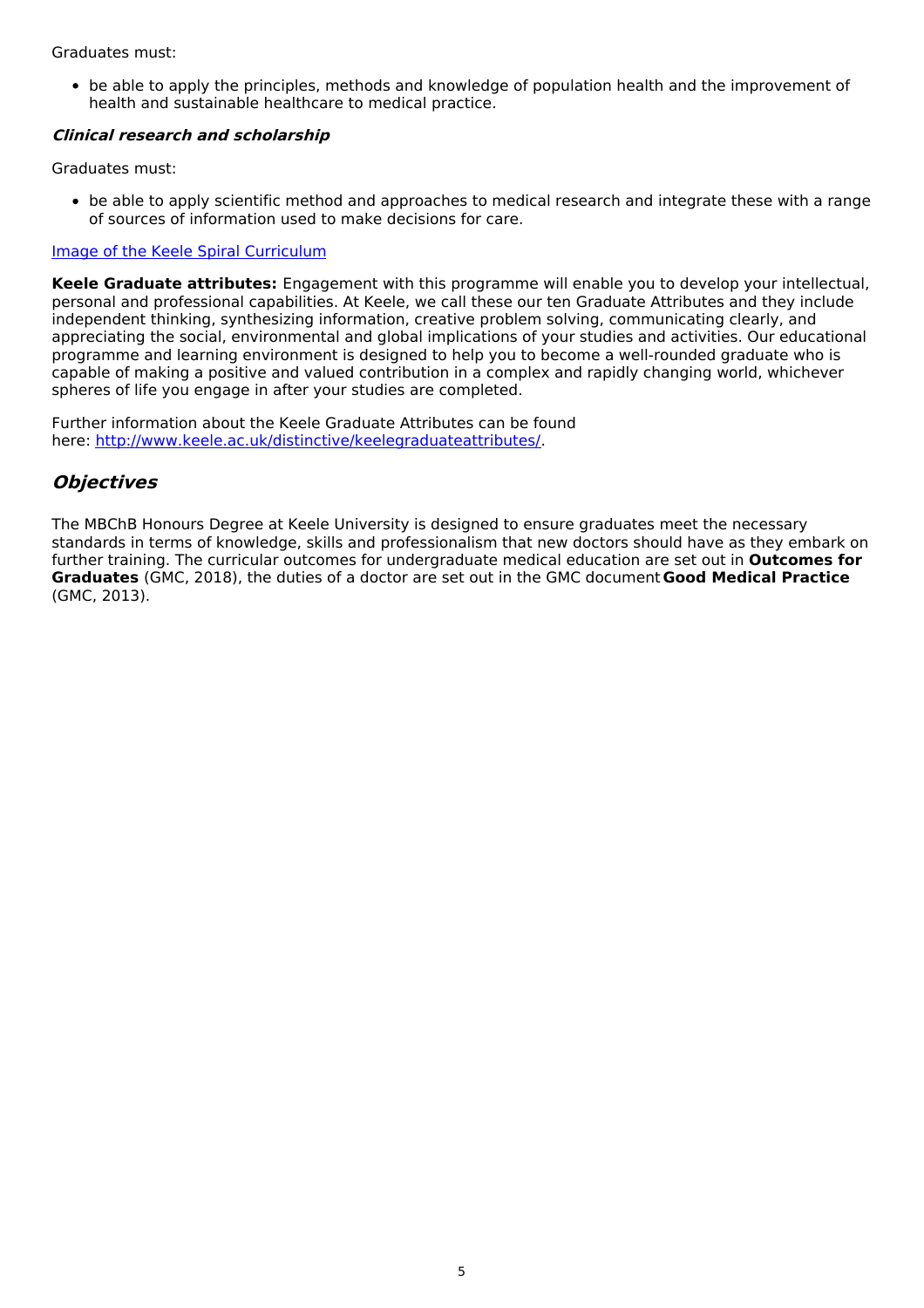### **Good Medical Practice** (GMC,2013).

Patients must be able to trust doctors with their lives and health. To justify that trust you must show respect for human life and make sure your practice meets the standards expected of you in four domains.

#### **Knowledge, skills and performance**

- Make the care of your patient your first concern.
- Provide a good standard of practice and care.
- Keep your professional knowledge and skills up to date.
- Recognise and work within the limits of your competence.

#### **Safety and quality**

- Take prompt action if you think that patient safety, dignity or comfort is being compromised.
- Protect and promote the health of patients and the public.

#### **Communication, partnership and teamwork**

- Treat patients as individuals and respect their dignity.
- Treat patients politely and considerately.  $\bullet$
- Respect patients' right to confidentiality.
- Work in partnership with patients.
- Listen to, and respond to, their concerns and preferences.
- Give patients the information they want or need in a way they can understand.
- Respect patients' right to reach decisions with you about their treatment and care.
- Support patients in caring for themselves to improve and maintain their health.
- Work with colleagues in the ways that best serve patients' interests.

#### **Maintaining trust**

- Be honest and open and act with integrity.
- Never discriminate unfairly against patients or colleagues.
- Never abuse your patients' trust in you or the public's trust in the profession.

You are personally accountable for your professional practice and must always be prepared to justify your decisions and actions.

[\(http://www.gmc-uk.org/guidance/good\\_medical\\_practice.asp](http://www.gmc-uk.org/guidance/good_medical_practice.asp))

## **5. What you will learn**

### **Intended learning outcomes**

The GMC have published 'Outcomes for Graduates' (June 2018) and a supplementary list of procedures (see below). All medical school courses will be required to meet these outcomes by 2020.

#### **Professional Values & Behaviours**

#### **Outcomes 2018**

#### **Overarching outcome for graduates**

1. Medical students are tomorrow's doctors. In accordance with good medical practice, newly qualified doctors must make the care of patients their first concern, applying their knowledge and skills in a competent, ethical and professional manner and taking responsibility for their own actions in complex and uncertain situations.

#### **Professional values and behaviours**

We expect newly qualified doctors to demonstrate appropriate generic personal and professional values and behaviours. They must keep to our ethical guidance and standards, good medical practice and the explanatory guidance, which together describe what is expected of all doctors who are registered with us.

#### **Professional and ethical responsibilities**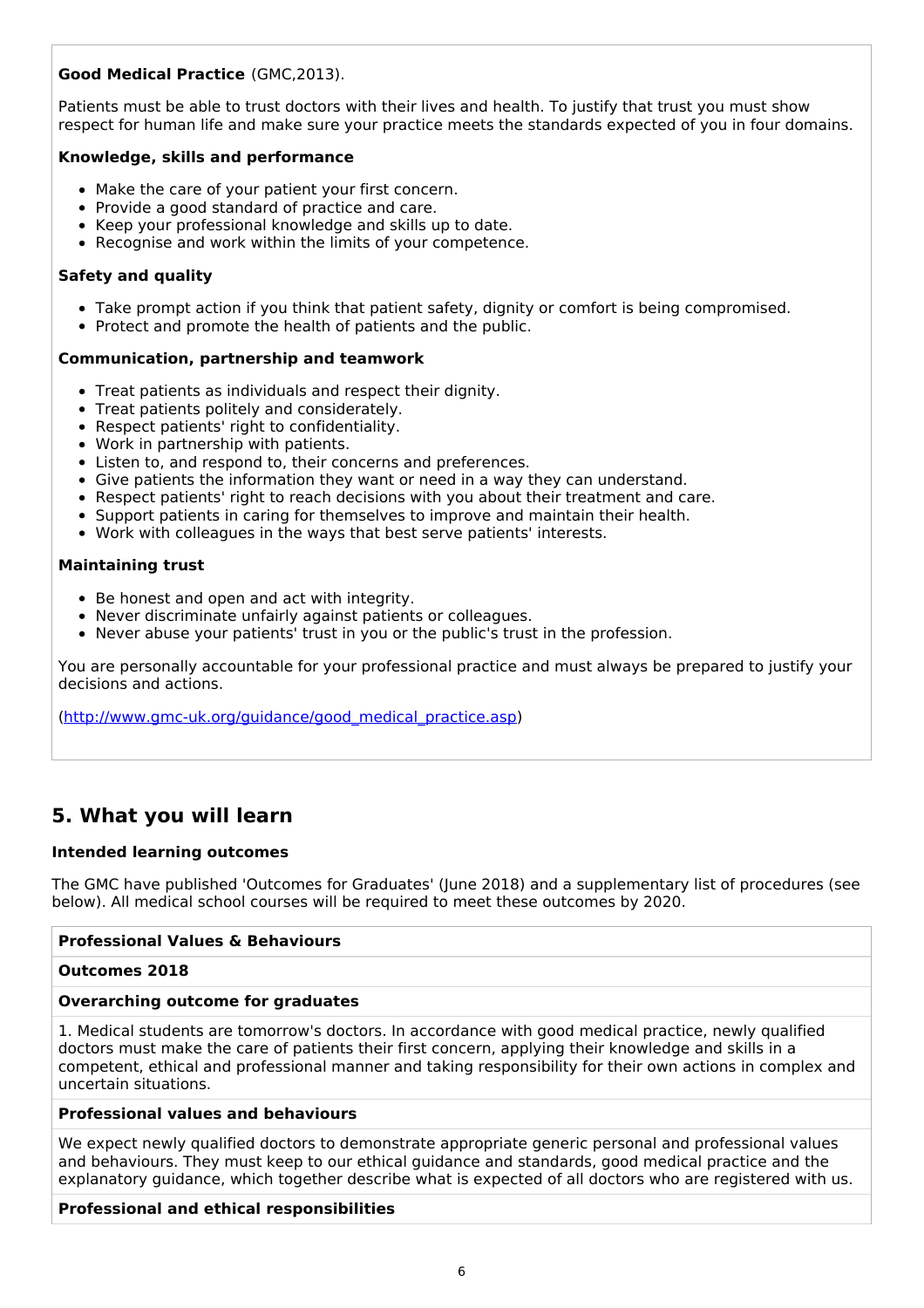#### **2. Newly qualified doctors must behave according to ethical and professional principles. They must be able to:**

2a. demonstrate awareness of the clinical responsibilities and role of the doctor

2b. demonstrate compassionate professional behaviour and their professional responsibilities in making sure the fundamental needs of patients are addressed

2c. summarise the current ethical dilemmas in medical science and healthcare practice; the ethical issues that can arise in everyday clinical decision-making; and apply ethical reasoning to situations which may be encountered in the first years after graduation

2d. maintain confidentiality and respect patients' dignity and privacy

2e. act with integrity, be polite, considerate, trustworthy and honest

2f. take personal and professional responsibility for their actions

2g. manage their time and prioritise effectively

2h. recognise and acknowledge their own personal and professional limits and seek help from colleagues and supervisors when necessary, including when they feel that patient safety may be compromised

2i. protect patients from any risk posed by their own health including:

- the risks to their health and to patient safety posed by self-prescribing medication and substance misuse - the risks to their health and to patient safety posed by fatigue - they must apply strategies to limit the impact of fatigue on their health

2j. recognise the potential impact of their attitudes, values, beliefs, perceptions and personal biases (which may be unconscious) on individuals and groups and identify personal strategies to address this

2k. demonstrate the principles of person-centred care and include patients and, where appropriate, their relatives, carers or other advocates in decisions about their healthcare needs

2l. explain and demonstrate the importance of:

- seeking patient consent, or the consent of the person who has parental responsibility in the case of children and young people, or the consent of those with lasting power of attorney or independent mental capacity advocates if appropriate

- providing information about options for investigations, treatment and care in a way that enables patients to make decisions about their own care

- assessing the mental capacity of a patient to make a particular decision, including when the lack of capacity is temporary, and knowing when and how to take action

2m. act appropriately, with an inclusive approach, towards patients and colleagues

2n. be open and honest in their interactions with patients, colleagues and employers when things go wrong - known as the professional duty of candour

2o. raise and escalate concerns through informal communication with colleagues and through formal clinical governance and monitoring systems about:

- patient safety and quality of care

- bullying, harassment and undermining

2p. explain and demonstrate the importance of professional development and lifelong learning and demonstrate commitment to this

2q. work effectively and appropriately as a mentor and teacher for other learners in the multi-professional team

2r. respect patients' wishes about whether they wish to participate in the education of learners

2s. access and analyse reliable sources of current clinical evidence and guidance and have established methods for making sure their practice is consistent with these

2t. explain and demonstrate the importance of engagement with revalidation, including maintaining a professional development portfolio which includes evidence of reflection, achievements, learning needs and feedback from patients and colleagues

2u. engage in their induction and orientation activities, learn from experience and feedback, and respond constructively to the outcomes of appraisals, performance reviews and assessments

**3. Newly qualified doctors must demonstrate awareness of the importance of their personal physical and mental wellbeing and incorporate compassionate self-care into their personal and professional life. They must demonstrate awareness of the need to:**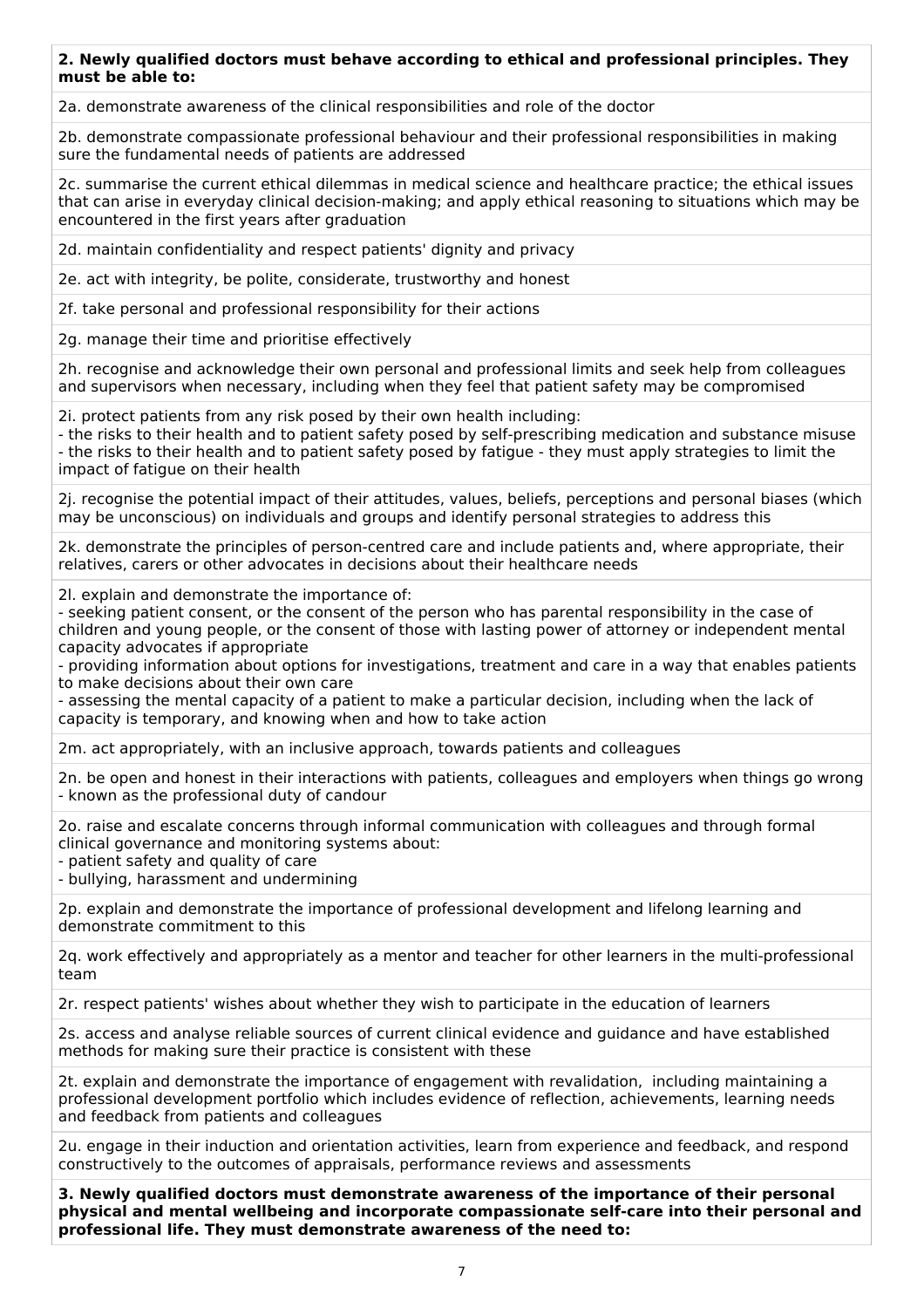3a. self-monitor, self-care and seek appropriate advice and support, including by being registered with a GP and engaging with them to maintain their own physical and mental health

3b. manage the personal and emotional challenges of coping with work and workload, uncertainty and change

3c. develop a range of coping strategies, such as reflection, debriefing, handing over to another colleague, peer support and asking for help, to recover from challenges and set-backs

#### **Legal responsibilities**

**4. Newly qualified doctors must demonstrate knowledge of the principles of the legal framework in which medicine is practised in the jurisdiction in which they are practising, and have awareness of where further information on relevant legislation can be found. NOTE: To be read in conjunction with our supplementary guidance on legislation which sets out specific areas of legislation that we expect newly qualified doctors to be able to understand the principles of.**

explain and demonstrate the importance of engagement with revalidation, including maintaining a professional development portfolio which includes evidence of reflection, achievements, learning needs and feedback from patients and colleagues

access and analyse reliable sources of current clinical evidence and guidance and have established methods for making sure their practice is consistent with these

engage in their induction and orientation activities, learn from experience and feedback, and respond constructively to the outcomes of appraisals, performance reviews and assessments.

#### **Patient safety and quality improvement**

**5. Newly qualified doctors must demonstrate that they can practise safely. They must participate in and promote activity to improve the quality and safety of patient care and clinical outcomes. They must be able to:**

5a. place patients' needs and safety at the centre of the care process.

5b. promote and maintain health and safety in all care settings and escalate concerns to colleagues where appropriate, including when providing treatment and advice remotely

5c. recognise how errors can happen in practice and that errors should be shared openly and be able to learn from their own and others' errors to promote a culture of safety

5d. apply measures to prevent the spread of infection, and apply the principles of infection prevention and control

5e. describe the principles of quality assurance, quality improvement, quality planning and quality control, and in which contexts these approaches should be used to maintain and improve quality and safety

5g. apply the principles and methods of quality improvement to improve practice (for example, plan, do, study, act or action research), including seeking ways to continually improve the use and prioritisation of resources

5f. describe basic human factors principles and practice at individual, team, organisational and system levels and recognise and respond to opportunities for improvement to manage or mitigate risks

5g. apply the principles and methods of quality improvement to improve practice (for example, plan, do, study, act or action research), including seeking ways to continually improve the use and prioritisation of resources

5h. describe the value of national surveys and audits for measuring the quality of care

#### **Dealing with complexity and uncertainty**

**6. The nature of illness is complex and therefore the health and care of many patients is complicated and uncertain. Newly qualified doctors must be able to recognise complexity and uncertainty. And, through the process of seeking support and help from colleagues, learn to develop confidence in managing these situations and responding to change. They must be able to:**

6a. recognise the complex medical needs, goals and priorities of patients, the factors that can affect a patient's health and wellbeing and how these interact. These include psychological and sociological considerations that can also affect patients' health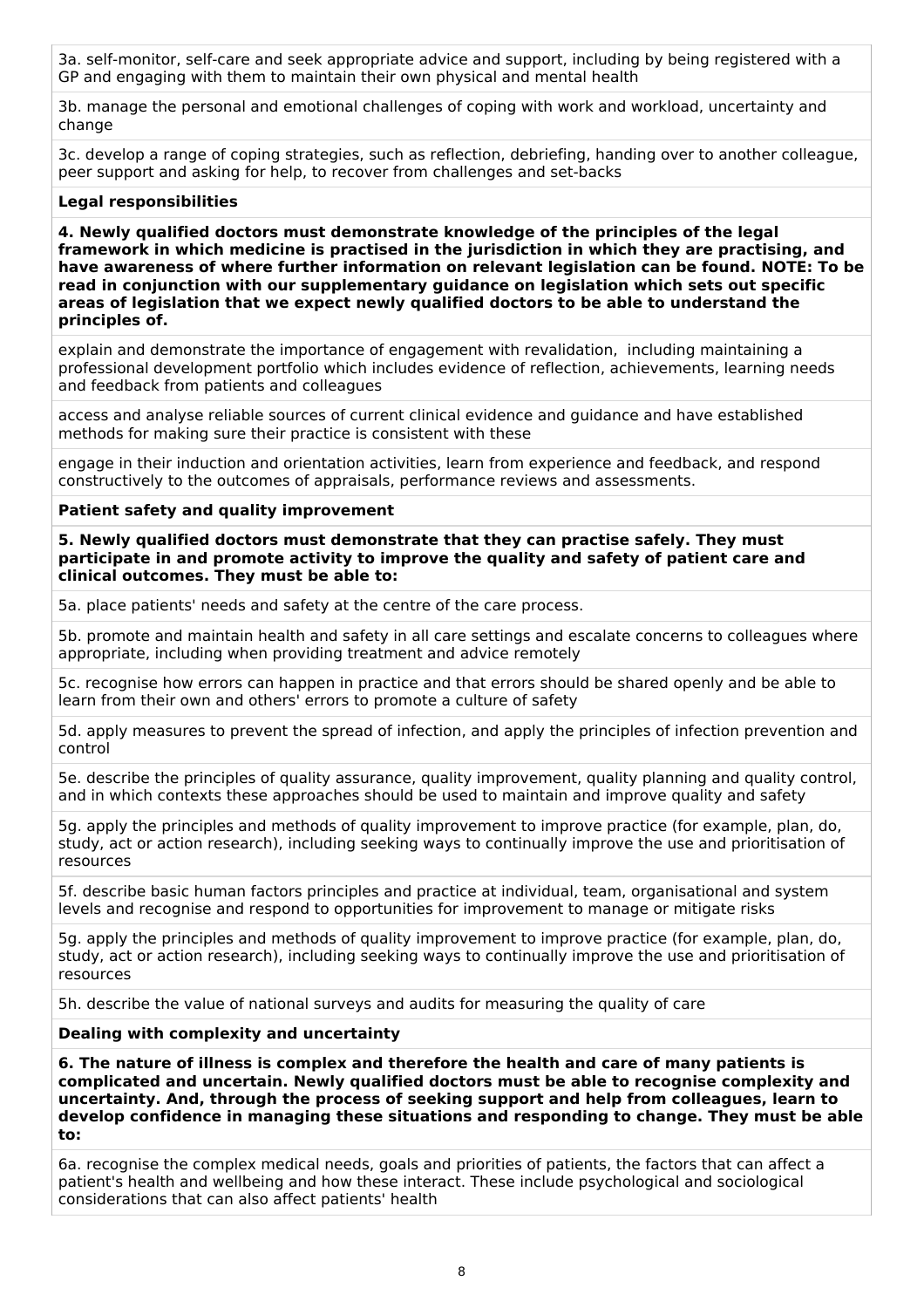6b. identify the need to adapt management proposals and strategies for dealing with health problems to take into consideration patients' preferences, social needs, multiple morbidities, frailty and long term physical and mental conditions

6c. demonstrate working collaboratively with patients, their relatives, carers or other advocates, in planning their care, negotiating and sharing information appropriately and supporting patient self-care

6d. demonstrate working collaboratively with other health and care professionals and organisations when working with patients, particularly those with multiple morbidities, frailty and long term physical and mental conditions

6e. recognise how treatment and care can place an additional burden on patients and make decisions to reduce this burden where appropriate, particularly where patients have multiple conditions or are approaching the end of life

6f. manage the uncertainty of diagnosis and treatment success or failure and communicate this openly and sensitively with patients, their relatives, carers or other advocates

6g. evaluate the clinical complexities, uncertainties and emotional challenges involved in caring for patients who are approaching the end of their lives and demonstrate the relevant communication techniques and strategies that can be used with the patient, their relatives, carers or other advocates.

#### **Safeguarding vulnerable patients**

**7. Newly qualified doctors must be able to recognise and identify factors that suggest patient vulnerability and take action in response. They must be able to:**

7a. identify signs and symptoms of abuse or neglect and be able to safeguard children, young people, adults and older people, using appropriate systems for sharing information, recording and raising concerns, obtaining advice, making referrals and taking action

7b. take a history that includes consideration of the patient's autonomy, views and any associated vulnerability, and reflect this in the care plan and referrals

7c. assess the needs of and support required for children, young people and adults and older people who are the victims of domestic, sexual or other abuse

7d. assess the needs of, and support required, for people with a learning disability

7e. assess the needs of, and support required, for people with mental health conditions

7f. adhere to the professional responsibilities in relation to procedures performed for non-medical reasons, such as female genital mutilation and cosmetic interventions

7g. explain the application of health legislation that may result in the deprivation of liberty to protect the safety of individuals and society

7h. recognise where addiction (to drugs, alcohol, smoking or other substances), poor nutrition, self-neglect, environmental exposure, or financial or social deprivation are contributing to ill health. And take action by seeking advice from colleagues and making appropriate referrals

7i. describe the principles of equality legislation in the context of patient care

#### **Leadership and team working**

**8. Newly qualified doctors must recognise the role of doctors in contributing to the management and leadership of the health service. They must be able to:**

8a. describe the principles of how to build teams and maintain effective team work and interpersonal relationships with a clear shared purpose.

8b. undertake various team roles including, where appropriate, demonstrating leadership and the ability to accept and support leadership by others

8c. identify the impact of their behaviour on others

8d. describe theoretical models of leadership and management that may be applied to practice.

**9. Newly qualified doctors must learn and work effectively within a multi-professional and multi-disciplinary team and across multiple care settings. This includes working face to face and through written and electronic means, and in a range of settings where patients receive care, including community, primary, secondary, mental health, specialist tertiary and social care settings and in patients' homes. They must be able to:**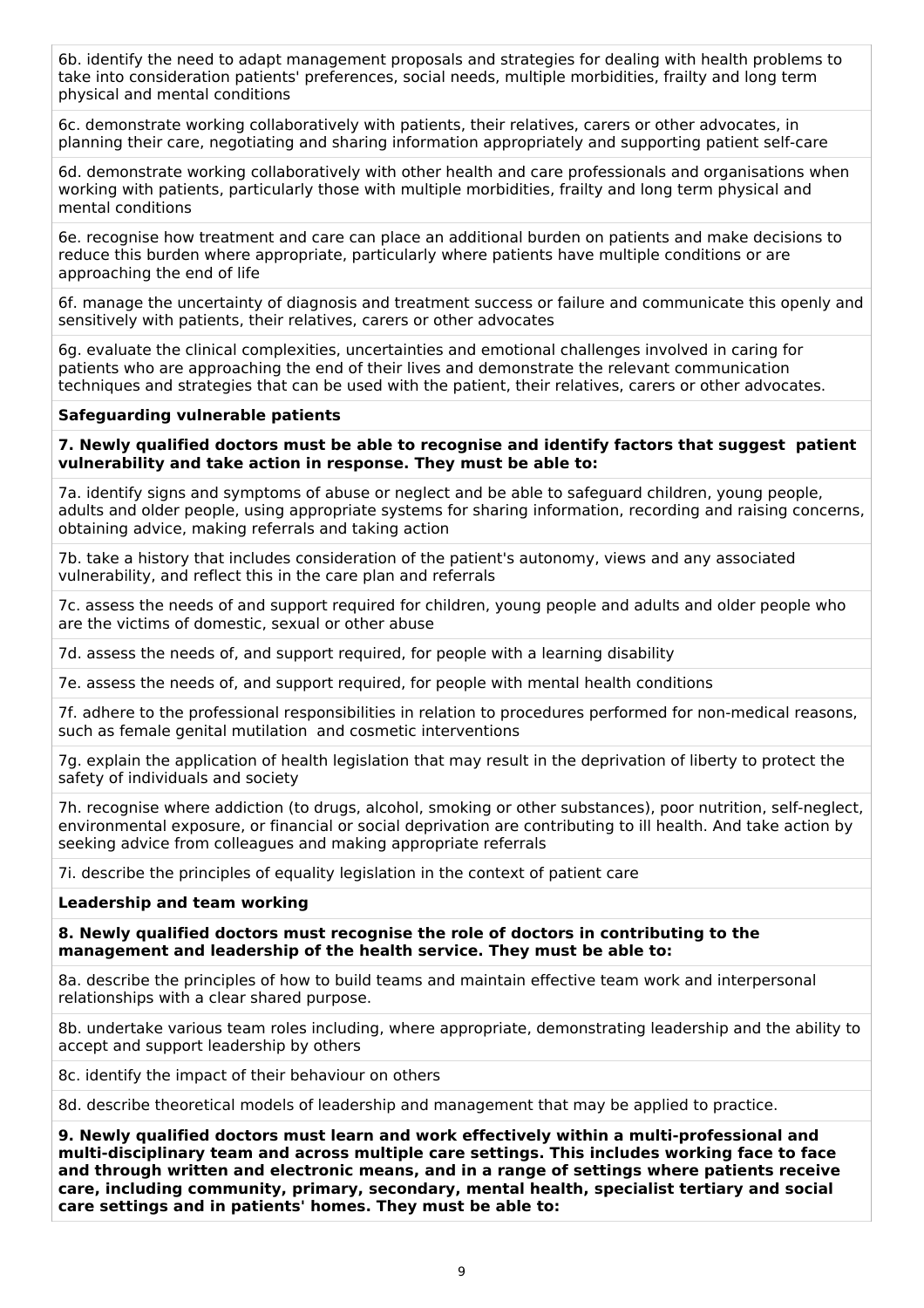9a. demonstrate their contribution to effective interdisciplinary team working with doctors from all care settings and specialties, and with other health and social care professionals for the provision of safe and high-quality care

9b. work effectively with colleagues in ways that best serve the interests of patients. This includes:

- safely passing on information using clear and appropriate spoken, written and electronic communication: - at handover in a hospital setting and when handing over and maintaining continuity of care in primary, community and social care settings

- when referring to colleagues for investigations or advice

- when things go wrong, for example when errors happen

- questioning colleagues during handover where appropriate

- working collaboratively and supportively with colleagues to share experiences and challenges that encourage learning

- responding appropriately to requests from colleagues to attend patients

- applying flexibility, adaptability and a problem-solving approach to shared decision making with colleagues

9c. recognise and show respect for the roles and expertise of other health and social care professionals and doctors from all specialties and care settings in the context of working and learning as a multi-professional team.

#### **Professional Skills**

**We expect doctors to demonstrate appropriate skills in clinical practice.**

**Communication and interpersonal skill** s

**10. Newly qualified doctors must be able to communicate effectively, openly and honestly with patients, their relatives, carers or other advocates, and with colleagues, applying patient confidentiality appropriately. They must be able to:**

10a. communicate clearly, sensitively and effectively with patients, their relatives, carers or other advocates, and colleagues from medical and other professions, by:

- listening, sharing and responding
- demonstrating empathy and compassion
- demonstrating effective verbal and non-verbal interpersonal skills
- making adjustments to their communication approach if needed, for example for people who
- communicate differently due to a disability or who speak a different first language
- seeking support from colleagues for assistance with communication if needed

10b. communicate by spoken, written and electronic methods (including in medical records) clearly, sensitively and effectively with patients, their relatives, carers or other advocates, and colleagues from medical and other professions. This includes, but is not limited to, the following situations:

- where there is conflict or disagreement

- when sharing news about a patient's condition that may be emotionally challenging for the patient and those close to them

- when sharing news about a patient's death with relatives and carers or other advocates

- when discussing issues that may be sensitive for the patient, such as alcohol consumption, smoking, diet and weight management or sexual behaviour

- when communicating with people who lack insight into their illness or are ambivalent about treatment
- when communicating with children and young people
- when communicating with people who have impaired hearing, language, speech or sight
- when communicating with people who have cognitive impairment
- when communicating with people who have learning disabilities

- when English is not the patient's first language - by using an interpreter, translation service or other online methods of translation

- when the patient lacks capacity to reach or communicate a decision on their care needs
- when advocating for patients' needs
- when making referrals to colleagues from medical and other professions
- when providing care remotely, such as carrying out consultations using telecommunications.

10c. use methods of communication used by patients and colleagues such as technology-enabled communication platforms, respecting confidentiality and maintaining professional standards of behaviour

#### **11. Newly qualified doctors must be able to carry out an effective consultation with a patient. They must be able to:**

11a. elicit and accurately record a patient's medical history, including family and social history, working with parents and carers or other advocates when the patient is a child or young person or an adult who requires the support of a carer or other advocate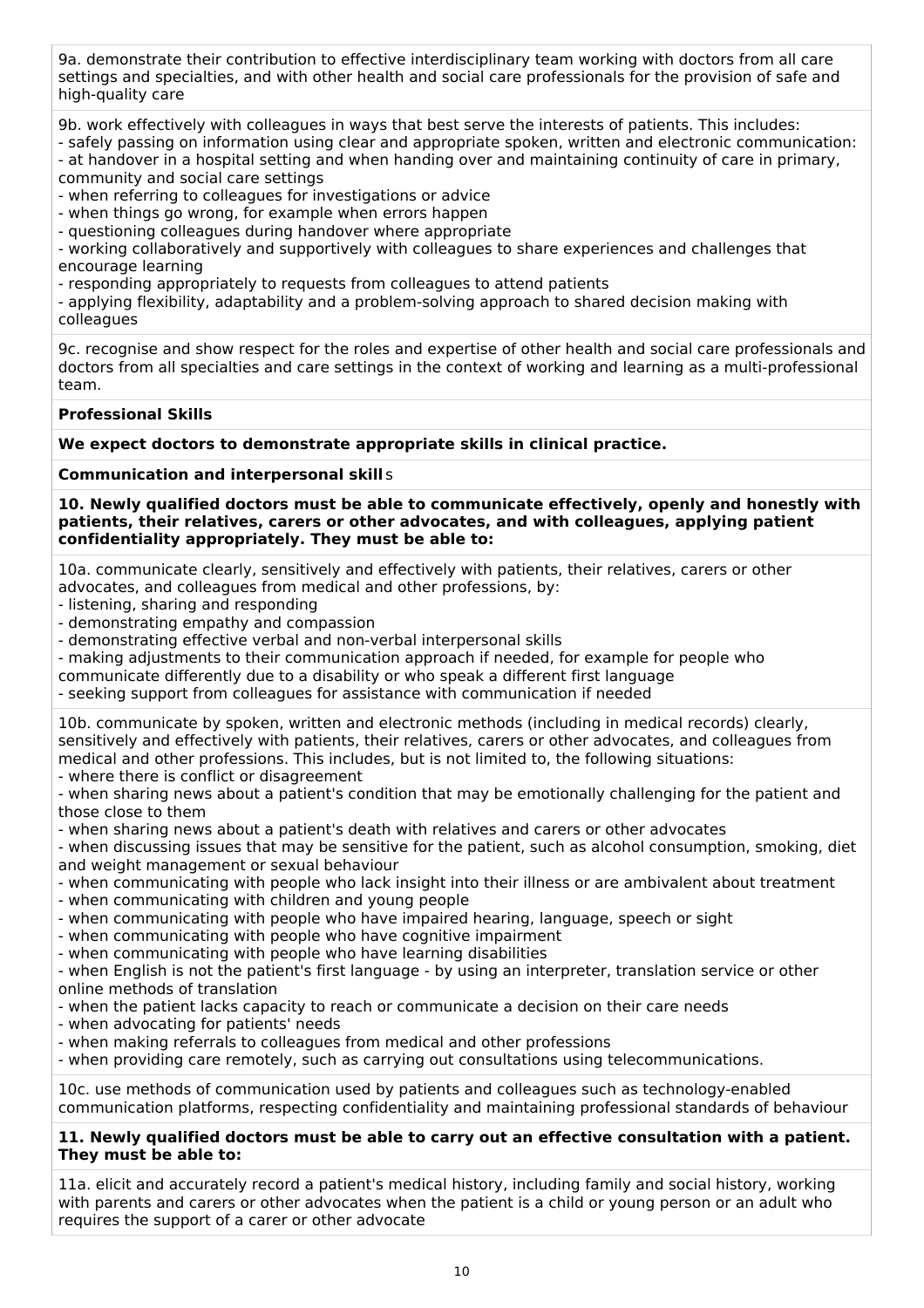11b. encourage patients' questions, discuss their understanding of their condition and treatment options, and take into account their ideas concerns, expectations, values and preferences

11c. acknowledge and discuss information patients have gathered about their conditions and symptoms, taking a collaborative approach

11d. provide explanation, advice and support that matches patients' level of understanding and needs, making reasonable adjustments to facilitate patients' understanding if necessary

11e. assess a patient's capacity to understand and retain information and to make a particular decision, making reasonable adjustments to support their decision making if necessary, in accordance with legal requirements in the relevant jurisdiction and the GMC's ethical guidance as appropriate

11f. work with patients, or their legal advocates, to agree how they want to be involved in decision making about their care and treatment

11g. describe the principles of holding a fitness for work conversation with patients, including assessing social, physical, psychological and biological factors supporting the functional capacity of the patient, and how to make referrals to colleagues and other agencies.

#### **Diagnosis and medical management**

**12. Newly qualified doctors must work collaboratively with patients and colleagues to diagnose and manage clinical presentations safely in community, primary and secondary care settings and in patients' homes. Newly qualified doctors must, wherever possible, support and facilitate patients to make decisions about their care and management.**

**13. Newly qualified doctors must be able to perform a range of diagnostic, therapeutic and practical procedures safely and effectively, and identify, according to their level of skill and experience, the procedures for which they need supervision to ensure patient safety.**

**14. Newly qualified doctors must be able to work collaboratively with patients, their relatives, carers or other advocates to make clinical judgements and decisions based on a holistic assessment of the patient and their needs, priorities and concerns, and appreciating the importance of the links between pathophysiological, psychological, spiritual, religious, social and cultural factors for each individual. They must be able to:**

14a. propose an assessment of a patient's clinical presentation, integrating biological, psychological and social factors, agree this with colleagues and use it to direct and prioritise investigations and care

14b. safely and sensitively undertake:

- an appropriate physical examination (with a chaperone present if appropriate)

- a mental and cognitive state examination, including establishing if the patient is a risk to themselves or others, seeking support and making referrals if necessary

- a developmental examination for children and young people

14c. interpret findings from history, physical and mental state examinations

14d. propose a holistic clinical summary, including a prioritised differential diagnosis/diagnoses and problem list

14e. propose options for investigation, taking into account potential risks, benefits, cost effectiveness and possible side effects and agree in collaboration with colleagues if necessary, which investigations to select

14f. interpret the results of investigations and diagnostic procedures, in collaboration with colleagues if necessary

14g. synthesise findings from the history, physical and mental state examinations and investigations, in collaboration with colleagues if necessary, and make proposals about underlying causes or pathology

14h. understand the processes by which doctors make and test a differential diagnosis and be prepared to explain their clinical reasoning to others

14i. make clinical judgements and decisions with a patient, based on the available evidence, in collaboration with colleagues and as appropriate for their level of training and experience, and understand that this may include situations of uncertainty

14j. take account of patients' concerns, beliefs, choices and preferences, and respect the rights of patients to reach decisions with their doctor about their treatment and care and to refuse or limit treatment

14k. seek informed consent for any recommended or preferred options for treatment and care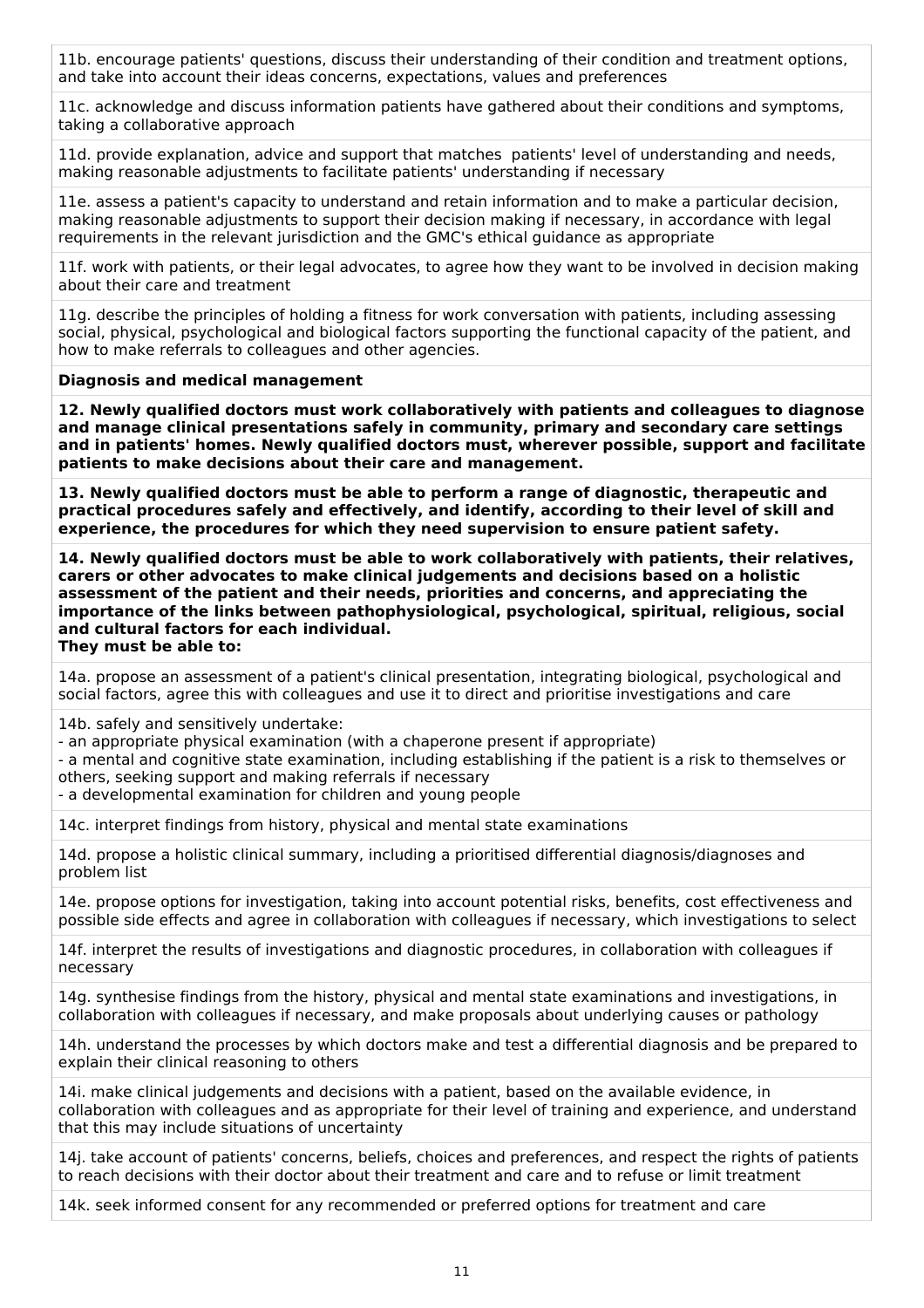14l. propose a plan of management including prevention, treatment, management and discharge or continuing community care, according to established principles and best evidence, in collaboration with other health professionals if necessary

14m. support and motivate the patient's self-care by helping them to recognise the benefits of a healthy lifestyle and motivating behaviour change to improve health and include prevention in the patient's management plan

14n. recognise the potential consequences of over-diagnosis and over-treatment

**15. Newly qualified doctors must demonstrate that they can make appropriate clinical judgements when considering or providing compassionate interventions or support for patients who are nearing or at the end of life. They must understand the need to involve patients, their relatives, carers or other advocates in management decisions, making referrals and seeking advice from colleagues as appropriate.**

**16. Newly qualified doctors must be able to give immediate care to adults, children and young people in medical and psychiatric emergencies and seek support from colleagues if necessary.**

**17. Newly qualified doctors must be able to recognise when a patient is deteriorating and take appropriate action. They must be able to:**

17a. Assess and recognise the severity of a clinical presentation and a need for immediate emergency care

17b. diagnose and manage acute medical and psychiatric emergencies, escalating appropriately to colleagues for assistance and advice

17c. provide immediate life support

17d. perform cardiopulmonary resuscitation.

#### **Prescribing medicines safely**

**18. Newly qualified doctors must be able to prescribe medications safely, appropriately, effectively and economically and be aware of the common causes and consequences of prescribing errors. They must be able to:**

18a. establish an accurate medication history, covering both prescribed medication and other drugs or supplements, and establish medication allergies and the types of medication interactions that patients experience

18b. carry out an assessment of benefit and risk for the patient of starting a new medication taking into account the medication history and potential medication interactions in collaboration with the patient and, if appropriate, their relatives, carers or other advocates

18c. provide patients, their relatives, carers or other advocates, with appropriate information about their medications in a way that enables patients to make decisions about the medications they take

18d. agree a medication plan with the patient that they are willing and able to follow

18e. access reliable information about medications and be able to use the different technologies used to support prescribing

18f. calculate safe and appropriate medication doses and record the outcome accurately

18g. write a safe and legal prescription, tailored to the specific needs of individual patients, using either paper or electronic systems and using decision support tools where necessary

18h. describe the role of clinical pharmacologists and pharmacists in making decisions about medications and prescribe in consultation with these and other colleagues as appropriate

18i. communicate appropriate information to patients about what their medication is for, when and for how long to take it, what benefits to expect, any important adverse effects that may occur and what follow-up will be required

18j. detect and report adverse medication reactions and therapeutic interactions and react appropriately by stopping or changing medication

18k. monitor the efficacy and effects of medication and with appropriate advice from colleagues, reacting appropriately by adjusting medication, including stopping medication with due support, care and attention if it proves ineffective, is no longer needed or the patient wishes to stop taking it

18l. recognise the challenges of safe prescribing for patients with long term physical and mental conditions or multiple morbidities and medications, in pregnancy, at extremes of age and at the end of life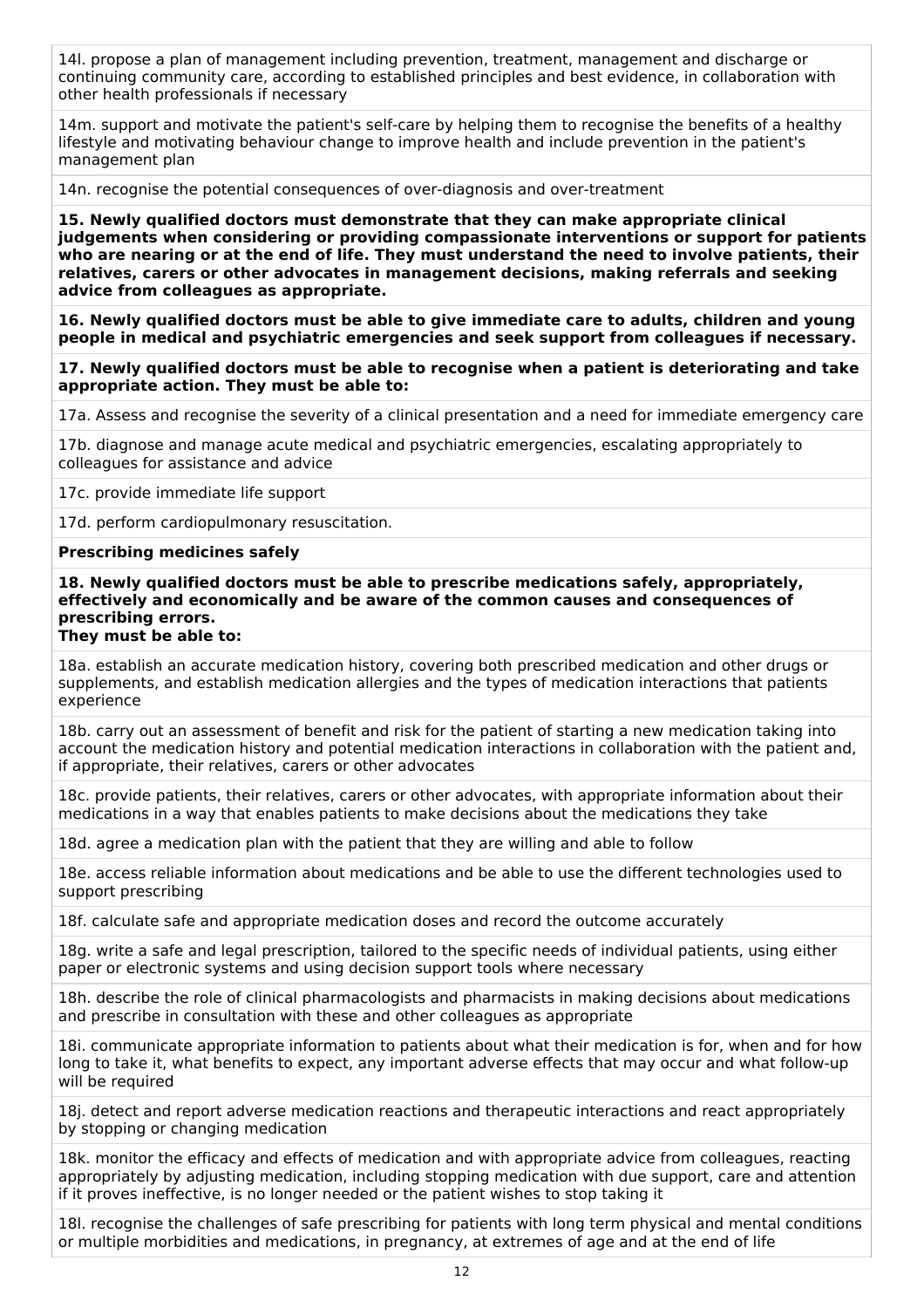18m. respect patient choices about the use of complementary therapies, and have a working knowledge of the existence and range of these therapies, why patients use them, and how this might affect the safety of other types of treatment that patients receive

18n. recognise the challenges of delivering these standards of care when prescribing and providing treatment and advice remotely, for example via online services

18o. recognise the risks of over-prescribing and excessive use of medications and apply these principles to prescribing practice

#### **Using information effectively and safely**

**19. Newly qualified doctors must be able to use information effectively and safely in a medical context, and maintain accurate, legible, contemporaneous and comprehensive medical records. They must be able to:**

19a. make effective use of decision making and diagnostic technologies

19b. apply the requirements of confidentiality and data protection legislation and comply with local information governance and storage procedures when recording and coding patient information

19c. explain their professional and legal responsibilities when accessing information sources in relation to patient care, health promotion, giving advice and information to patients, and research and education

19d. discuss the role of doctors in contributing to the collection and analysis of patient data at a population level to identify trends in wellbeing, disease and treatment, and to improve healthcare and healthcare system

19e. apply the principles of health informatics to medical practice

#### **Professional knowledge**

**We expect newly qualified doctors to demonstrate their knowledge through scholarly application to the care of patients in practice. Newly qualified doctors must recognise biomedical, psychological and social science principles of health and disease, and integrate and apply scholarly principles to the care of patients. Newly qualified doctors must understand the patient journey through the full range of health and social care settings.**

**The health service and healthcare systems in the four countries**

**20. Newly qualified doctors must demonstrate how patient care is delivered in the health service. They must be able to:**

20a. describe and illustrate from their own professional experience the range of settings in which patients receive care, including in the community, in patients' homes and in primary and secondary care provider settings

20b. explain and illustrate from their own professional experience the importance of integrating patients' care across difference settings to ensure person-centred care

20c. describe emerging trends in settings where care is provided, for example the shift for more care to be delivered in the community rather than in secondary care settings

20d. describe the relationship between healthcare and social care and how they interact

**21 Newly qualified doctors must recognise that there are differences in healthcare systems across the four nations of the UK and know how to access information about the different systems, including the role of private medical services in the UK.**

#### **Applying biomedical scientific principles**

**22. Newly qualified doctors must be able to apply biomedical scientific principles, methods and knowledge to medical practice and integrate these into patient care. This must include principles and knowledge relating to anatomy, biochemistry, cell biology, genetics, genomics and personalised medicine, immunology, microbiology, molecular biology, nutrition, pathology, pharmacology and clinical pharmacology, and physiology. They must be able to:**

22a. explain how normal human structure and function and physiological processes applies, including at the extremes of age, in children and young people and during pregnancy and childbirth

22b. explain the relevant scientific processes underlying common and important disease processes

22c. justify, through an explanation of the underlying fundamental principles and clinical reasoning, the selection of appropriate investigations for common clinical conditions and diseases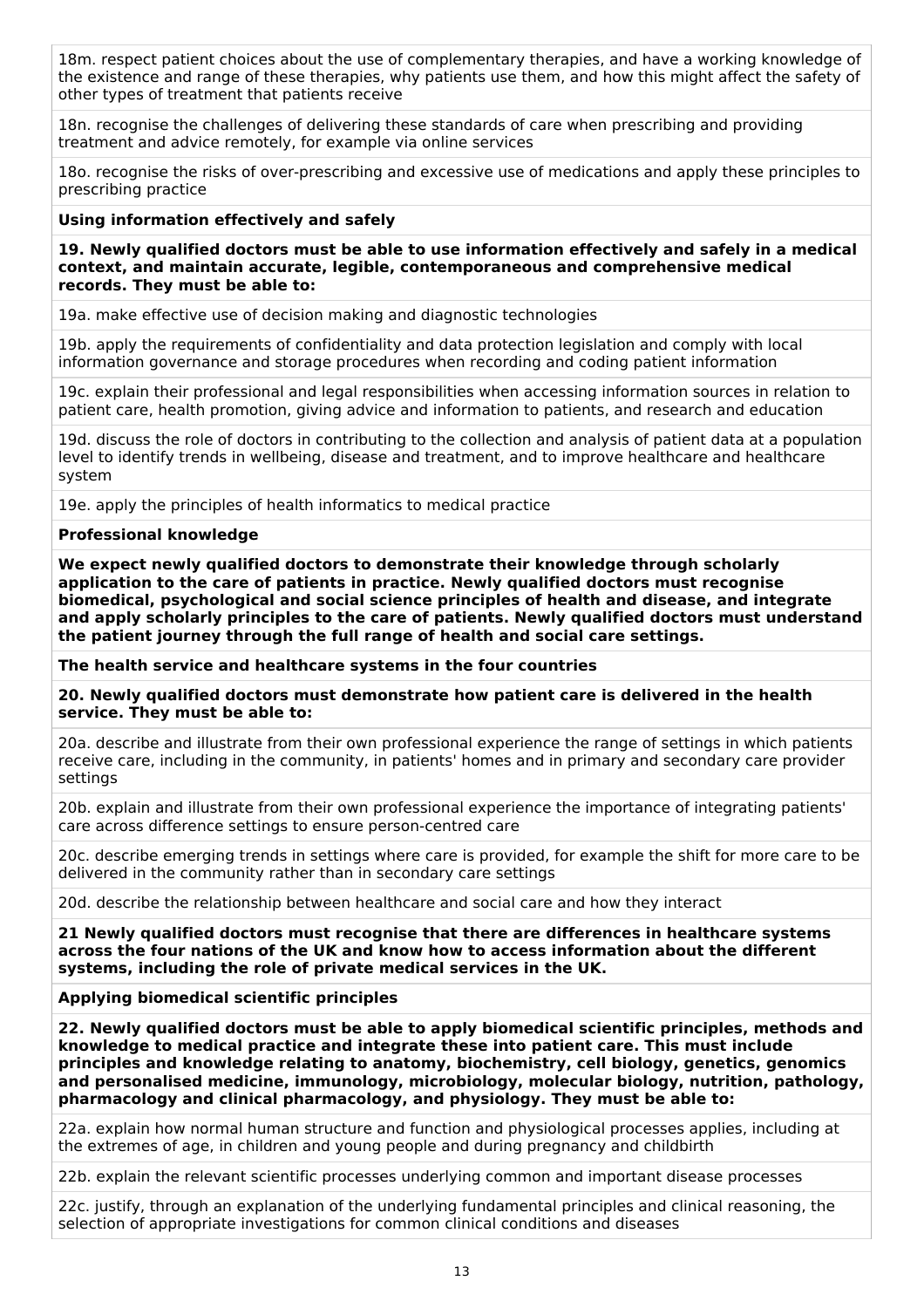22d. select appropriate forms of management for common diseases, and ways of preventing common diseases, and explain their modes of action and their risks from first principles

22e. describe medications and medication actions: therapeutics and pharmacokinetics; medication side effects and interactions, including for multiple treatments, long term physical and mental conditions and non-prescribed drugs; the role of pharmacogenomics and antimicrobial stewardship

22f. analyse clinical phenomena and conduct appropriate critical appraisal and analysis of clinical data, and explain clinical reasoning in action and how they formulate a differential diagnosis and management plan

#### **Applying psychological principles**

**23. Newly qualified doctors must explain and illustrate by professional experience the principles for the identification, safe management and referral of patients with mental health conditions.**

#### **They must be able to:**

23a. describe and illustrate from examples the spectrum of normal human behaviour at an individual level

23b. integrate psychological concepts of health, illness and disease into patient care and apply theoretical frameworks of psychology to explain the varied responses of individuals, groups and societies to disease

23c. explain the relationship between psychological and medical conditions and how psychological factors impact on risk and treatment outcome

23d. describe the impact of patients' behaviours on treatment and care and how these are influenced by psychological factors

23e. describe how patients adapt to major life changes, such as bereavement, and the adjustments that might occur in these situations

23f. identify appropriate strategies for managing patients with substance misuse or risk of self-harm or suicide

23g. explain how psychological aspects of behaviour, such as response to error, can influence behaviour in the workplace in a way that can affect health and safety and apply this understanding to their personal behaviours and those of colleagues.

#### **Applying social science principles**

**24. Newly qualified doctors must be able to apply social science principles, methods and knowledge to medical practice and integrate these into patient care. They must be able to:**

24a. recognise how society influences and determines the behaviour of individuals and groups and apply this to the care of patients

24b. review the sociological concepts of health, illness and disease and apply these to the care of patients

24c. apply theoretical frameworks of sociology to explain the varied responses of individuals, groups and societies to disease

24d. recognise sociological factors that contribute to illness, the course of the disease and the success of treatment and apply these to the care of patients ¿ including issues relating to health inequalities and the social determinants of health, the links between occupation and health, and the effects of poverty and affluence

24e. explain the sociological aspects of behavioural change and treatment concordance and compliance, and apply these models to the care of patients as part of person-centred decision making.

#### **Health promotion and illness prevention**

**25. Newly qualified doctors must be able to apply the principles, methods and knowledge of population health and the improvement of health and sustainable healthcare to medical practice. They must be able to:**

25a. explain the concept of wellness or wellbeing as well as illness, and be able to help and empower people to achieve the best health possible, including promoting lifestyle changes such as smoking cessation, avoiding substance misuse and maintaining a healthy weight through physical activity and diet

25b. describe the health of a population using basic epidemiological techniques and measurements.

25c. evaluate the environmental, social, behavioural and cultural factors which influence health and disease in different populations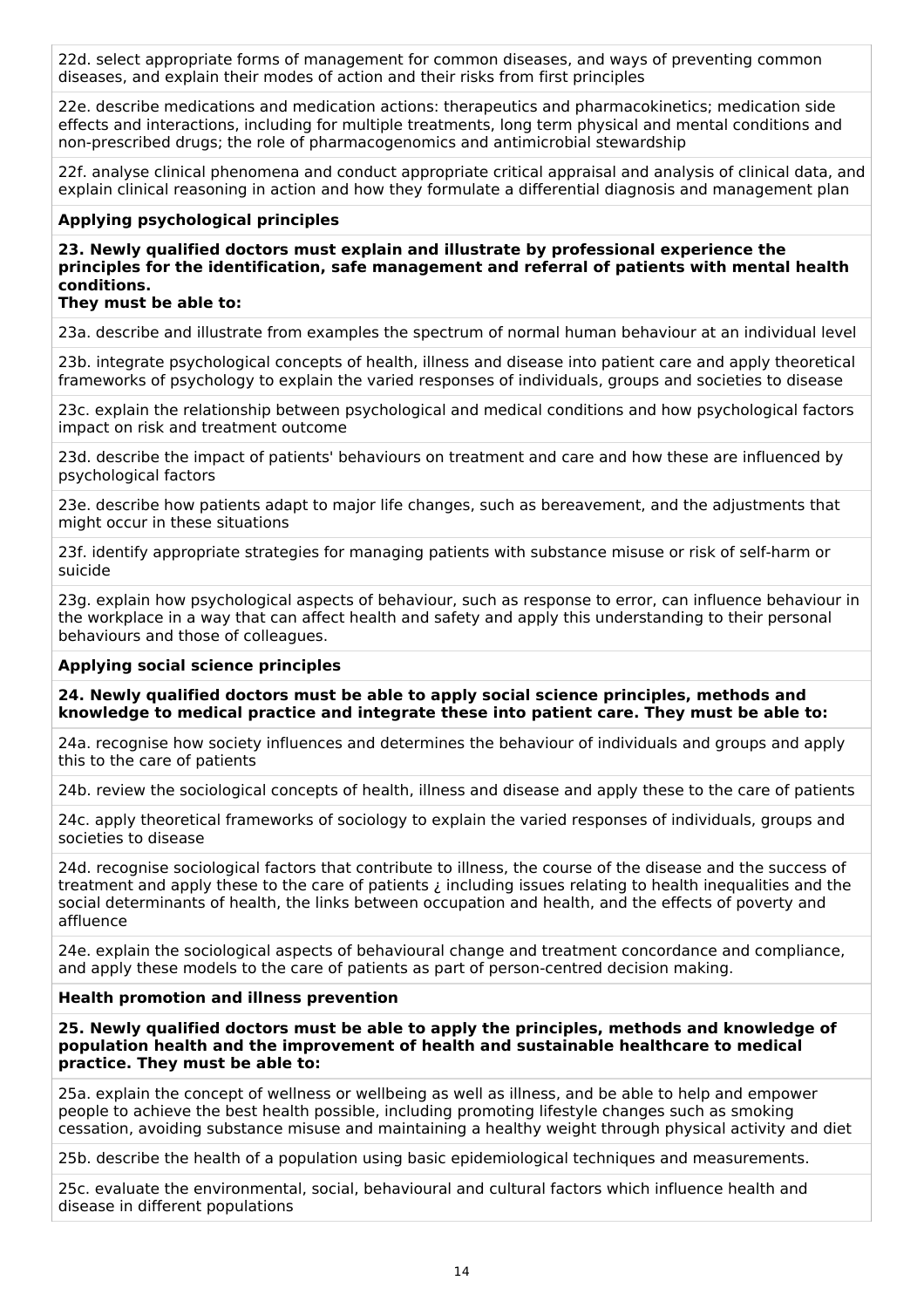25d. assess, by taking a history, the environmental, social, psychological, behavioural and cultural factors influencing a patient's presentation, and identify options to address these, including advocacy for those who are disempowered

25e. apply epidemiological data to manage healthcare for the individual and the community and evaluate the clinical and cost effectiveness of interventions

25f. outline the principles underlying the development of health, health service policy, and clinical guidelines, including principles of health economics, equity, and sustainable healthcare

25g. apply the principles of primary, secondary and tertiary prevention of disease, including immunisation and screening

25h. evaluate the role of ecological, environmental and occupational hazards in ill-health and discuss ways to mitigate their effects

25i. apply the basic principles of communicable disease control in hospital and community settings, including disease surveillance

25j. discuss the role and impact of nutrition to the health of individual patients and societies

25k. evaluate the determinants of health and disease and variations in healthcare delivery and medical practice from a global perspective and explain the impact that global changes may have on local health and wellbeing

#### **Clinical research and scholarship**

**26. Newly qualified doctors must be able to apply scientific method and approaches to medical research and integrate these with a range of sources of information used to make decisions for care. They must be able to:**

26a. explain the role and hierarchy of evidence in clinical practice and decision making with patients

26b. interpret and communicate research evidence in a meaningful way for patients to support them in making informed decisions about treatment and management

26c. describe the role and value of qualitative and quantitative methodological approaches to scientific enquiry

26d. interpret common statistical tests used in medical research publications

26e. critically appraise a range of research information including study design, the results of relevant diagnostic, prognostic and treatment trials, and other qualitative and quantitative studies as reported in the medical and scientific literature

26f. formulate simple relevant research questions in biomedical science, psychosocial science or population science, and design appropriate studies or experiments to address the questions

26g. describe basic principles and ethical implications of research governance including recruitment into trials and research programmes

26h. describe stratified risk

26i. describe the concept of personalised medicine to deliver care tailored to the needs of individual patients

26j. use evidence from large scale public health reviews and other sources of public health data to inform decisions about the care of individual patients

|    | <b>Assessment of patient needs</b>                                            |                                                                                                            |                                                   |  |  |  |  |
|----|-------------------------------------------------------------------------------|------------------------------------------------------------------------------------------------------------|---------------------------------------------------|--|--|--|--|
| No | <b>Procedure</b>                                                              | <b>Description</b>                                                                                         | Level of<br>competence                            |  |  |  |  |
|    | Take baseline<br>physiological<br>observations and<br>record<br>appropriately | Measure temperature, respiratory rate, pulse rate, blood<br>pressure, oxygen saturations and urine output. | Safe to practise<br>under indirect<br>supervision |  |  |  |  |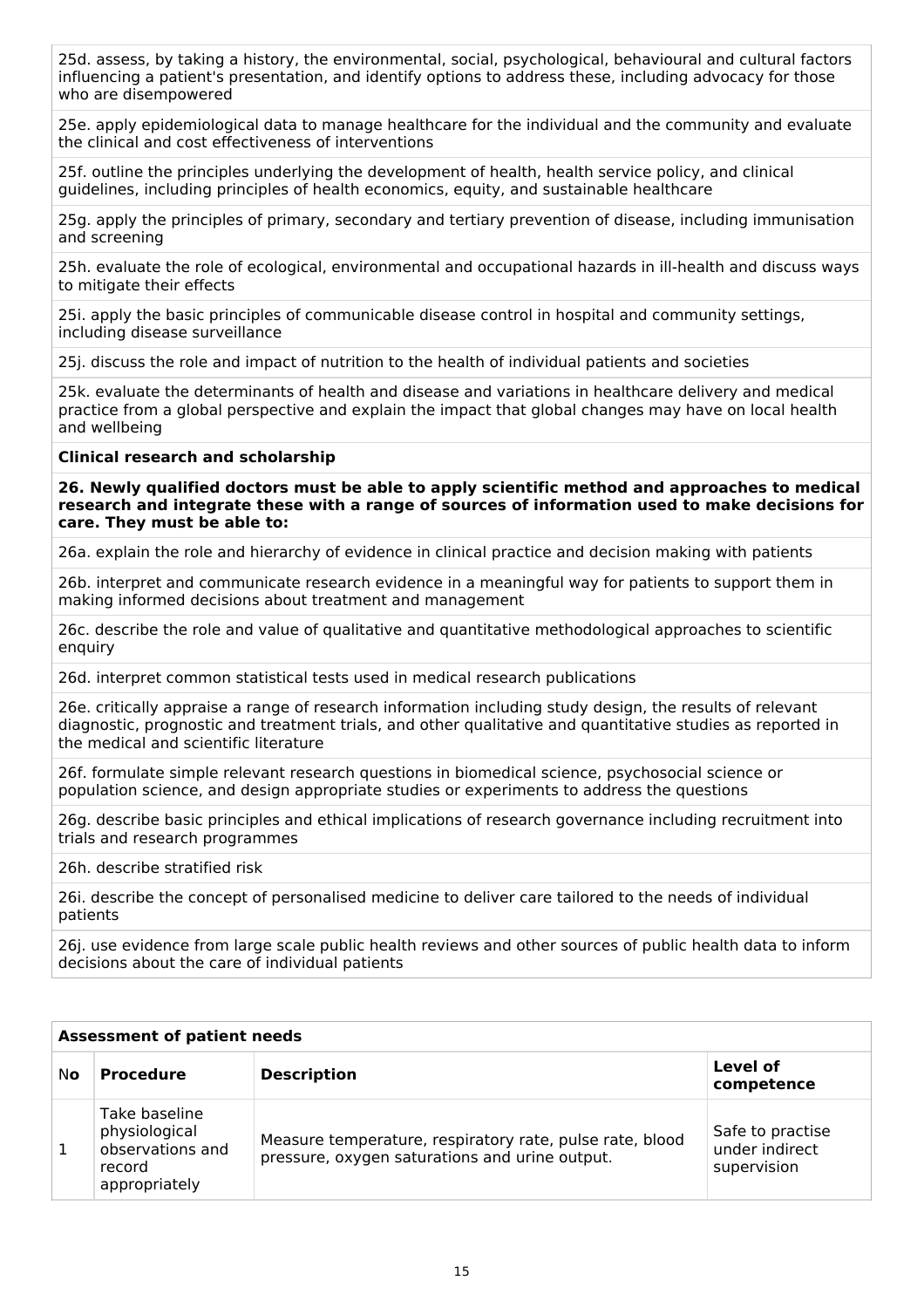| $\overline{2}$                                                                                        | Carry out peak<br>expiratory flow<br>respiratory function<br>test                                | Explain to a patient how to perform a peak expiratory<br>flow, assess that it is performed adequately and interpret<br>results.                                                                                                                                | Safe to practise<br>under indirect<br>supervision                                             |
|-------------------------------------------------------------------------------------------------------|--------------------------------------------------------------------------------------------------|----------------------------------------------------------------------------------------------------------------------------------------------------------------------------------------------------------------------------------------------------------------|-----------------------------------------------------------------------------------------------|
| 3                                                                                                     | Perform direct<br>ophthalmoscopy                                                                 | Perform basic ophthalmoscopy and identify common<br>abnormalities.                                                                                                                                                                                             | Safe to practise<br>under indirect<br>supervision                                             |
| 4                                                                                                     | Perform otoscopy                                                                                 | Perform basic otoscopy and identify common<br>abnormalities.                                                                                                                                                                                                   | Safe to practise<br>under indirect<br>supervision                                             |
|                                                                                                       | <b>Diagnostic procedures</b>                                                                     |                                                                                                                                                                                                                                                                |                                                                                               |
| 5                                                                                                     | Take blood cultures                                                                              | Take samples of venous blood to test for the growth of<br>infectious organisms.                                                                                                                                                                                | Safe to practise<br>under direct<br>supervision                                               |
| 6                                                                                                     | Carry out arterial<br>blood gas and acid<br>base sampling from<br>the radial artery in<br>adults | Insert a needle into a patient's radial artery (in the wrist)<br>to take a sample of arterial blood and interpret the results.                                                                                                                                 | Safe to practise<br>under direct<br>supervision                                               |
| 7                                                                                                     | Carry out<br>venepuncture                                                                        | Insert a needle into a patient's vein to take a sample of<br>blood for testing. Make sure that blood samples are taken<br>in the correct order, placed in the correct containers, that<br>these are labelled correctly and sent to the laboratory<br>promptly. | Safe to practise<br>under indirect<br>supervision                                             |
| 8                                                                                                     | Measure capillary<br>blood glucose                                                               | Measure the concentration of glucose in the patient's<br>blood at the bedside using appropriate equipment. Record<br>and interpret the results.                                                                                                                | Safe to practise<br>under indirect<br>supervision                                             |
| 9                                                                                                     | Carry out a urine<br>multi dipstick test                                                         | Explain to patient how to collect a midstream urine<br>sample. Test a sample of urine to detect abnormalities.<br>Perform a pregnancy test where appropriate.                                                                                                  | Safe to practise<br>under indirect<br>supervision                                             |
| 10                                                                                                    | Carry out a 3- and<br>12-lead<br>electrocardiogram                                               | Set up a continuous recording of the electrical activity of<br>the heart, ensuring that all leads are correctly placed.                                                                                                                                        | Safe to practise<br>under indirect<br>supervision                                             |
| 11                                                                                                    | Take and/or<br>instruct patients<br>how to take a swab                                           | Use the correct technique to apply sterile swabs to the<br>nose, throat, skin and wounds. Make sure that samples<br>are placed in the correct containers, that these are<br>labelled correctly and sent to the laboratory promptly and<br>in the correct way.  | Safe to practise<br>under indirect<br>supervision for<br>nose, throat, skin or<br>wound swabs |
|                                                                                                       | <b>Patient care</b>                                                                              |                                                                                                                                                                                                                                                                |                                                                                               |
| 12                                                                                                    | Perform surgical<br>scrubbing up                                                                 | Follow approved processes for cleaning hands and<br>wearing appropriate personal protective equipment before<br>procedures or surgical operations.                                                                                                             | Safe to practise<br>under direct<br>supervision                                               |
| 13                                                                                                    | Set up an infusion                                                                               | Set up and run through an intravenous infusion. Have<br>awareness of the different equipment and devices used.                                                                                                                                                 | Safe to practise<br>under direct<br>supervision                                               |
| Use correct<br>techniques for<br>moving and<br>14<br>handling, including<br>patients who are<br>frail |                                                                                                  | Use, or direct other team members to use, approved<br>methods for moving, lifting and handling people or<br>objects, in the context of clinical care, using methods that<br>avoid injury to patients, colleagues, or oneself.                                  | Safe to practise<br>under indirect<br>supervision                                             |
|                                                                                                       | <b>Prescribing</b>                                                                               |                                                                                                                                                                                                                                                                |                                                                                               |
| 15                                                                                                    | Instruct patients in<br>the use of devices<br>for inhaled<br>medication                          | Explain to a patient how to use an inhaler correctly,<br>including spacers, and check that their technique is<br>correct.                                                                                                                                      | Safe to practise<br>under indirect<br>supervision                                             |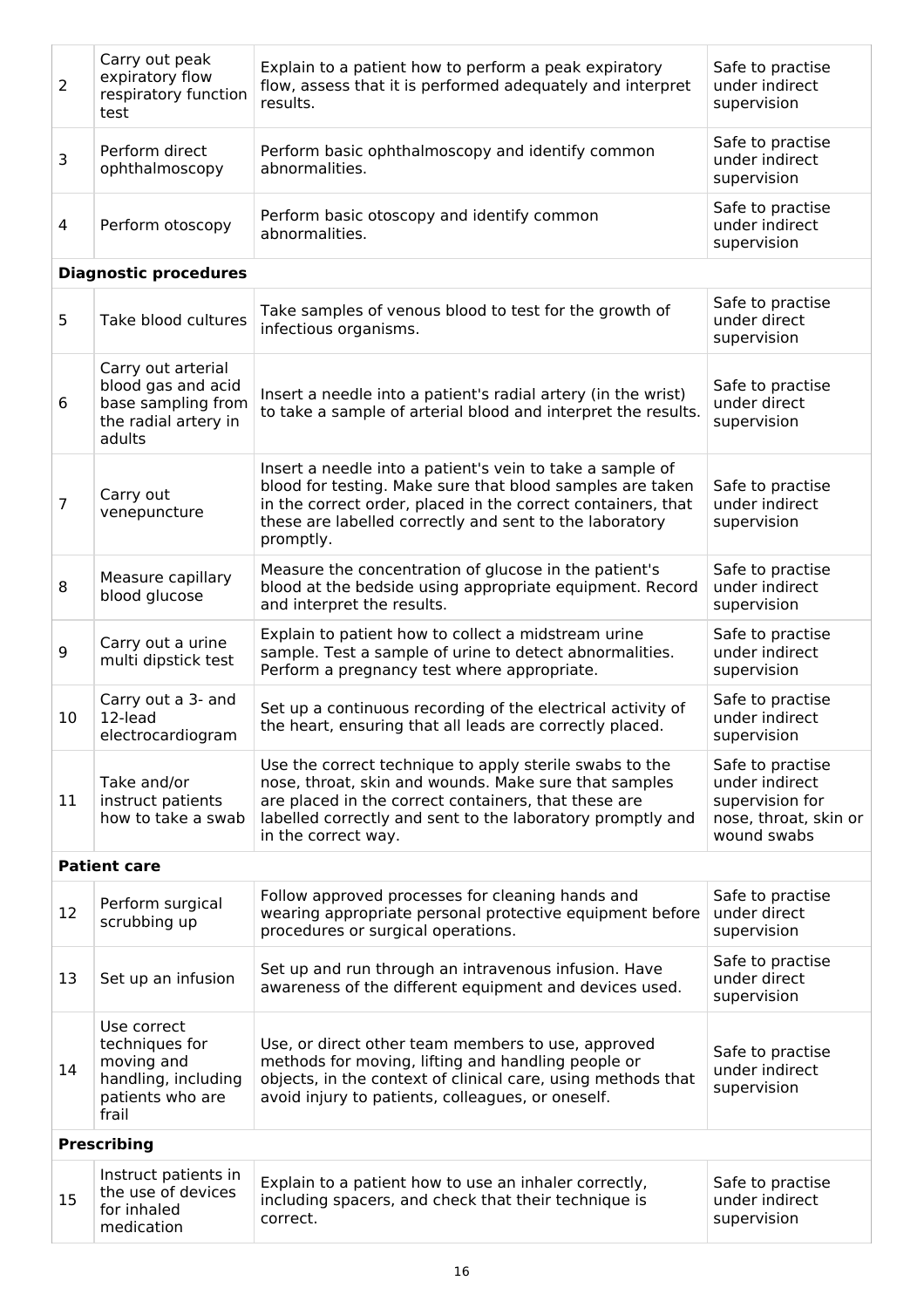| 16                                                                                                                   | Prescribe and<br>administer oxygen                                 | Prescribe and administer oxygen safely using a delivery<br>method appropriate for the patient's needs and monitor<br>and adjust oxygen as needed.                                                                                                 | Safe to practise<br>under indirect<br>supervision                                                   |
|----------------------------------------------------------------------------------------------------------------------|--------------------------------------------------------------------|---------------------------------------------------------------------------------------------------------------------------------------------------------------------------------------------------------------------------------------------------|-----------------------------------------------------------------------------------------------------|
| Prepare and<br>administer<br>injectable<br>17<br>(intramuscular,<br>syringes.<br>subcutaneous,<br>intravenous) drugs |                                                                    | Prepare and administer injectable drugs and prefilled                                                                                                                                                                                             | Safe to practise<br>under direct<br>supervision                                                     |
|                                                                                                                      | <b>Therapeutic procedures</b>                                      |                                                                                                                                                                                                                                                   |                                                                                                     |
| 18                                                                                                                   | Carry out<br>intravenous<br>cannulation                            | Insert a cannula into a patient's vein and apply an<br>appropriate dressing.                                                                                                                                                                      | Safe to practise<br>under direct<br>supervision                                                     |
| 19                                                                                                                   | Carry out safe and<br>appropriate blood<br>transfusion             | Following the correct procedures, give a transfusion of<br>blood (including correct identification of the patient and<br>checking blood groups). Observe the patient for possible<br>reactions to the transfusion, and take action if they occur. | Experienced in a<br>simulated setting;<br>further training<br>required before<br>direct supervision |
| 20                                                                                                                   | Carry out male and<br>female urinary<br>catheterisation            | Insert a urethral catheter in both male and female<br>patients.                                                                                                                                                                                   | Safe to practise<br>under direct<br>supervision                                                     |
| 21                                                                                                                   | Carry out wound<br>care and basic<br>wound closure and<br>dressing | Provide basic care of surgical or traumatic wounds and<br>apply dressings appropriately.                                                                                                                                                          | Safe to practise<br>under direct<br>supervision                                                     |
| 22                                                                                                                   | Carry out<br>nasogastric tube<br>placement                         | Pass a tube into the stomach through the nose and throat<br>for feeding and administering drugs or draining the<br>stomach's contents. Know how to ensure correct<br>placement.                                                                   | Safe to practise in<br>simulation                                                                   |
| 23                                                                                                                   | Use local<br>anaesthetics                                          | Inject or topically apply a local anaesthetic. Understand<br>maximum doses of local anaesthetic agents.                                                                                                                                           | Safe to practise<br>under direct<br>supervision                                                     |

## **6. How is the programme taught?**

Learning medicine relies on methods that are clinically realistic. This programme achieves this by offering students many and varied learning opportunities: Problem/Case Based Learning, lectures, anatomy and laboratory practicals, experiential learning and extensive clinical placements.

Assessment is constructed both to facilitate learning (formative) and to allow summative judgements about knowledge, understanding and skill development. Teaching, learning and assessment are inter-related throughout the MBChB programme.

Our programme is designed to assist undergraduates to achieve the requirements of the course and to maximise their career progression and leadership potential through opportunities to study a range of complementary subjects drawn from the University, including the humanities. We aim to make learning enjoyable through small class sizes, small group learning, early clinical experience and supporting individual students to develop into highly competent and self-aware professionals.

The curriculum has three phases jointly delivered at the University, our local community, and in primary and secondary care settings.

- 1. **Phase 1: Years 1 & 2:** Overview with early clinical exposure. There is an emphasis on learning the fundamentals of biomedical, behavioural and social science with a focus on pathological processes, research, study skills and communication skills, basic clinical skills, and professionalism.
- 2. **Phase 2: Years 3 & 4:** A second run through many aspects of biomedical, behavioural and social science with an increased emphasis on complexity and pathology, combined with learning fundamental clinical skills and knowledge. Immersion in clinical placements building on the foundations of clinical knowledge and skills developed in the preceding years.
- 3. **Phase 3: Preparation for Professional Practice: Year 5:** Very extensive student assistantships to prepare students for practice as Foundation Year 1 doctors.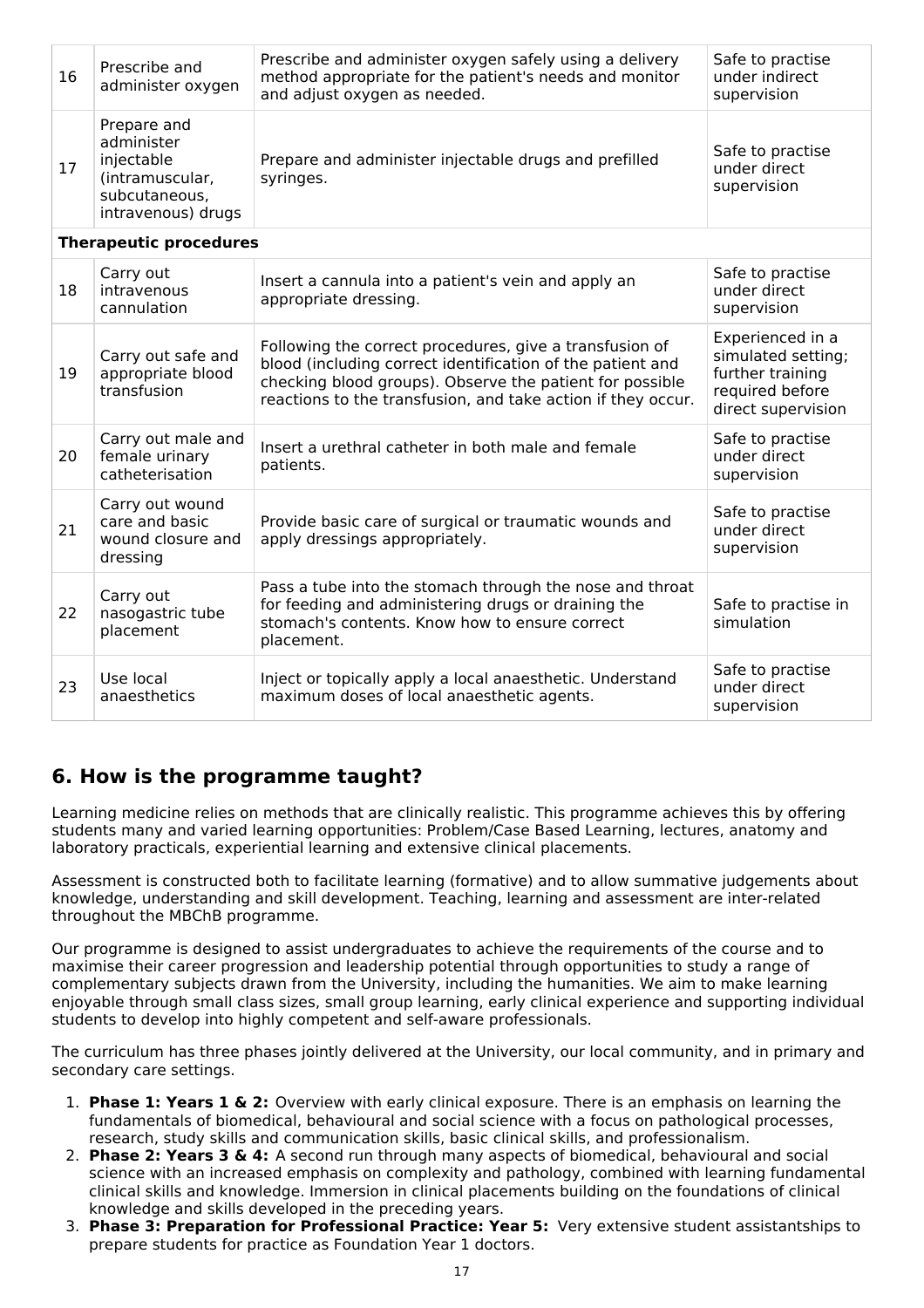#### **Educational strategies**

The programme is based on a blended approach that uses many methods.

#### **Key Features:**

- A spiral curriculum, with vertical themes running through the five years.
- Scheduled learning and teaching activities with complementary online resource content.
- Anatomy teaching based in the Dissection Room.
- Problem Based/Case based Learning.
- Extensive clinical placements in hospital and community settings.
- Guided independent study.

#### **Location**

Years 1 and 2 are predominantly based at the Keele campus. The majority of clinical placements in Years 3 - 5 are based in Staffordshire and Shropshire. For some students there are a small number of placements in adjoining counties.

Students on the MBChB programme at Keele University will achieve the graduate level learning outcomes through a range of learning, teaching and assessment opportunities.

Apart from these formal activities, students are also provided with regular opportunities to talk through particular areas of difficulty, and any special learning needs they may have, with their Personal Tutors or lecturers on a one-to-one basis.

## **7. Teaching Staff**

All members of the faculty have the capability and continued commitment to be effective teachers. They have knowledge of: the discipline; an understanding of pedagogy; methods of measuring student performance consistent with the learning objectives; and readiness to be subjected to internal and external evaluations.

The academic staff have the required academic qualification for the discipline(s) they teach; expertise in one or more subdivisions or specialties within those disciplines; appropriate research and scholarship capabilities. They contribute to the advancement of knowledge and to the intellectual growth of their students through the scholarly activity of research and continuing education. Persons appointed to the faculty demonstrate achievement within their disciplines commensurate with their faculty rank.

The University will attempt to minimise changes to our core teaching teams, however, delivery of the programme depends on having a sufficient number of staff with the relevant expertise to ensure that the programme is taught to the appropriate academic standard.

Staff turnover, for example where key members of staff leave, fall ill or go on research leave, may result in changes to the programme's content. The University will endeavour to ensure that any impact on students is limited if such changes occur.

## **8. What is the structure of the Programme?**

The academic year runs from September to June (Years 1 and 2) and September to July (Year 3), and August to July (Years 4 and 5).

Our degree courses are organised into modules. Each module is a self-contained unit of study and each 1 credit = 10 hours of student effort. An outline of the structure of the programme is provided in the tables below, with an indicative example of a week.

**A spiral curriculum, with vertical themes running through the five years. Scheduled learning and teaching activities. Problem Based/Case based Learning. Extensive clinical placements in general practice, hospital and community settings.**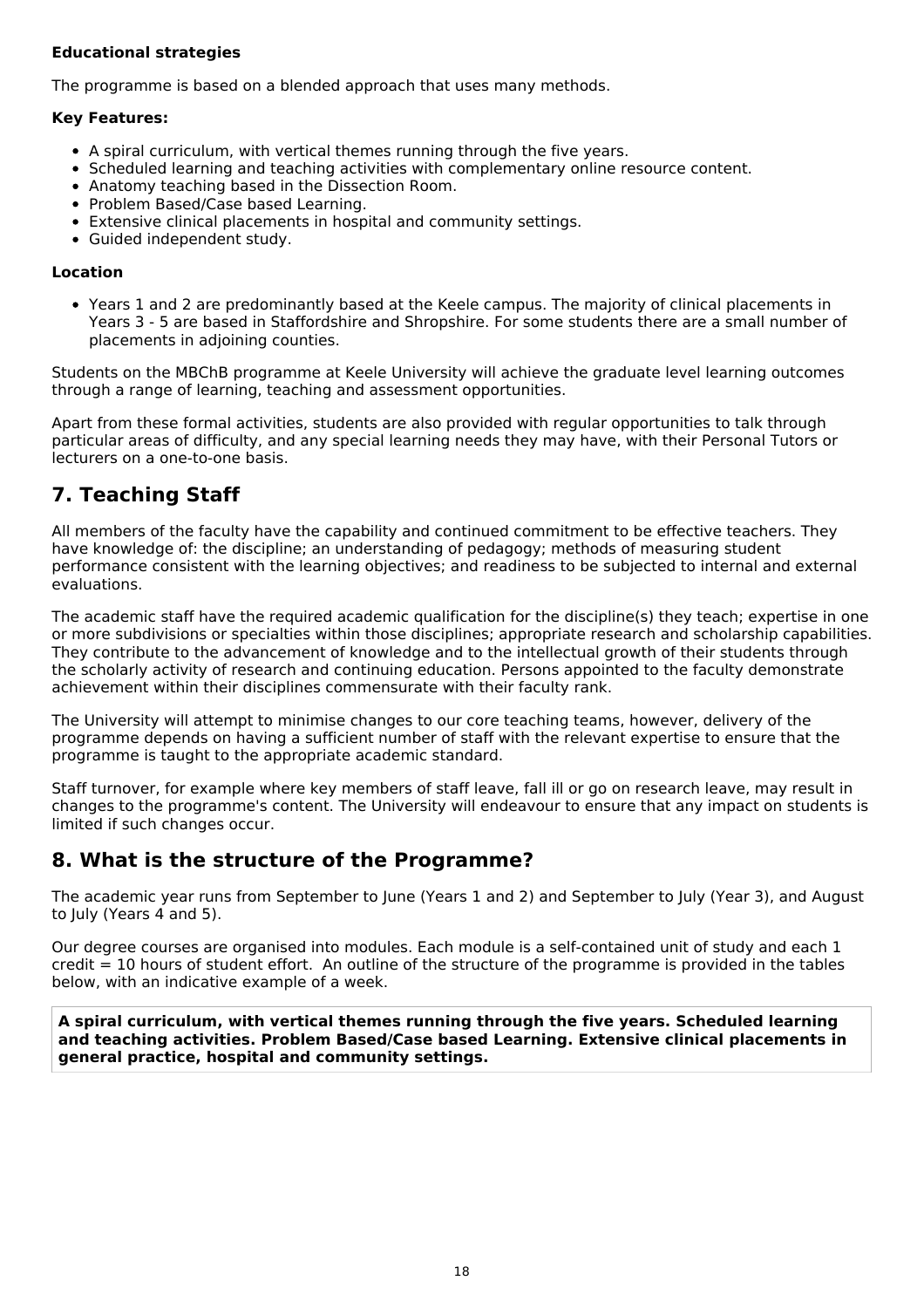#### **Phase 1:**

Overview with early clinical exposure. There is an emphasis on the foundations of biomedical, behavioural and social science knowledge and scholarship skills, embedded in a framework of clinical placements and basic clinical skills.

### **Year 1 FHEQ Level 4 (120 credits)**

Learning through integrated units such as Health & Disease, Immunology and infection, Emergencies, Life Course, Scholarship, Brain & Mind, Pregnancy and Lifestyle, with longitudinal GP and hospital placements

| <b>Indicative</b><br>timetable | <b>Monday</b>         | <b>Tuesday</b>                     | Wednesday                                                | <b>Thursday</b>                                      | Friday                               |
|--------------------------------|-----------------------|------------------------------------|----------------------------------------------------------|------------------------------------------------------|--------------------------------------|
| <b>AM</b>                      | <b>PBL</b><br>session | <b>Lectures and</b><br>seminars    | <b>Clinical skills</b><br>sessions and<br>Lab practicals | Lectures and<br>experiential<br>learning<br>sessions | Lab<br>practicals<br>and<br>seminars |
| <b>PM</b>                      | <b>PBL</b><br>session | <b>Early clinical</b><br>placement | <b>Sports</b><br>afternoon                               | Anatomy                                              | End of<br>week wrap<br>up            |

### **Year 2 FHEQ Level 5 (120 credits)**

A second run through many aspects of biomedical, behavioural and social science with an increased emphasis on complexity and pathology. Learning through integrated units such as Mechanism of Disease, Inputs & Outputs, Movement & Trauma, Circulation, Scholarship, Breath of Life, Sensory Motor systems, longitudinal GP and hospital placements and a Community Partnership Placement.

| <b>Indicative</b><br>timetable | <b>Monday</b>                                         | <b>Tuesday</b>                                       | Wednesday                  | <b>Thursday</b>                    | Friday                                               |  |  |
|--------------------------------|-------------------------------------------------------|------------------------------------------------------|----------------------------|------------------------------------|------------------------------------------------------|--|--|
| <b>AM</b>                      | Lab<br>practical's<br>and<br>seminars                 | Anatomy<br>sessions                                  | Lectures and<br>seminars   | <b>Clinical skills</b><br>sessions | <b>PBL</b><br>session &<br>End of<br>week wrap<br>up |  |  |
| <b>PM</b>                      | <b>Clinical</b><br><b>skills</b><br>sessions          | Lectures and<br>experiential<br>learning<br>sessions | <b>Sports</b><br>afternoon | <b>Early clinical</b><br>placement | <b>PBL</b><br>session                                |  |  |
|                                | Optional Intercalated Bachelor's Degree * (see below) |                                                      |                            |                                    |                                                      |  |  |

#### **Phase 2**

Comprehensive, scientifically-based clinical learning in a phase-long spiral of primary and secondary care placements, building on the foundations of clinical knowledge and skills through immersion in clinical placements.

| Professional Year 3 FHEQ Level 6 (120 credits)<br>values and    |  |               |                |                                                                                                                                                              |                 |        |
|-----------------------------------------------------------------|--|---------------|----------------|--------------------------------------------------------------------------------------------------------------------------------------------------------------|-----------------|--------|
| behaviours<br><b>Professional</b>                               |  |               |                | Learning through integrated units such as Medicine, Surgery, Elderly Care, Mental Health,<br>Paediatrics, General Practice and a Student-Selected Component. |                 |        |
| skills<br><b>Indicative</b><br>timetable<br><b>Professional</b> |  | <b>Monday</b> | <b>Tuesday</b> | Wednesday                                                                                                                                                    | <b>Thursday</b> | Friday |
| knowledge                                                       |  |               |                |                                                                                                                                                              |                 |        |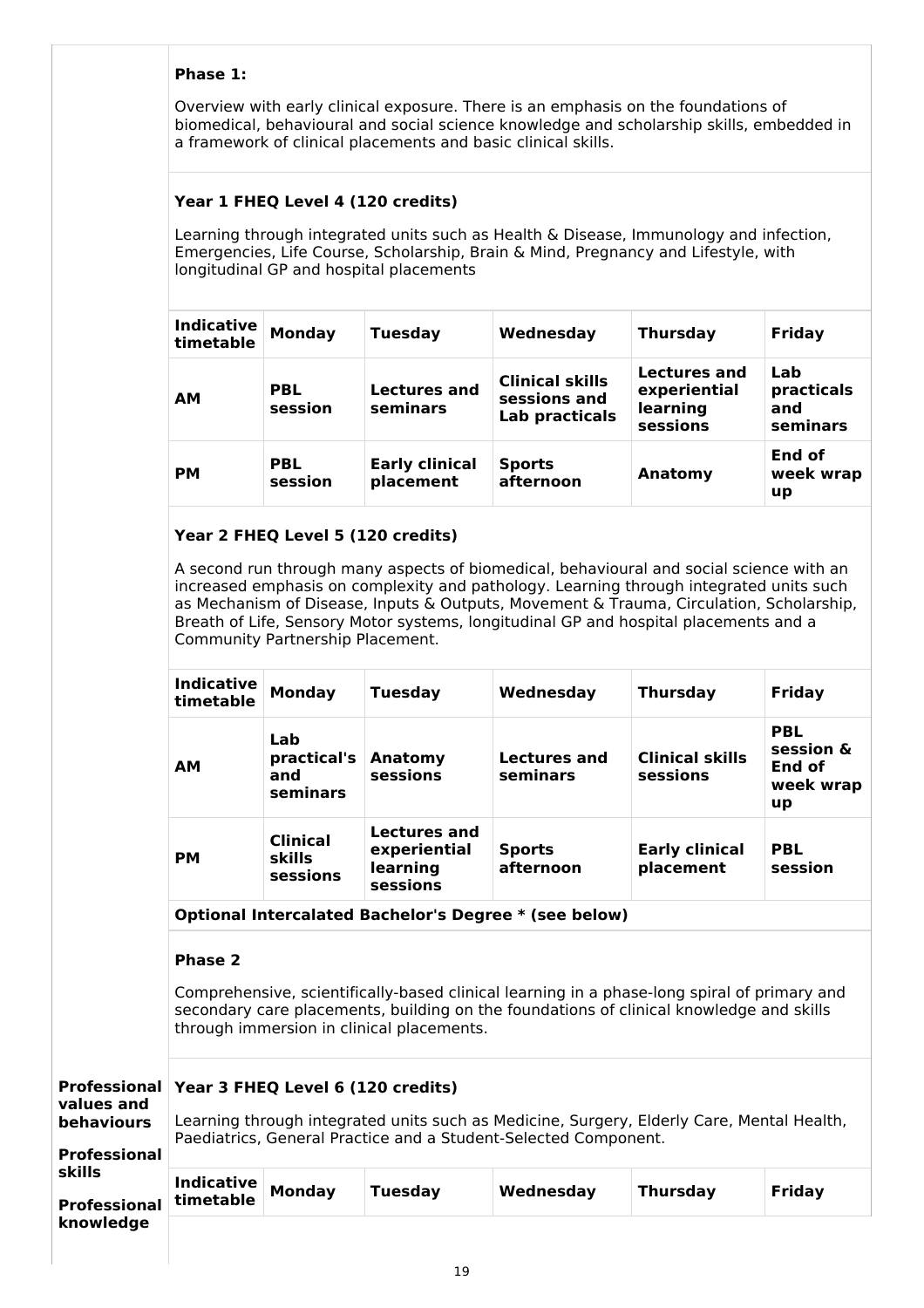| <b>AM</b> | Case<br>based<br>learning<br>session | <b>Clinical</b><br>placement           | <b>Clinical skills</b><br>session | Anatomy &<br>pathology<br>sessions | <b>Clinical</b><br>placement |
|-----------|--------------------------------------|----------------------------------------|-----------------------------------|------------------------------------|------------------------------|
| <b>PM</b> | <b>Clinical</b>                      | <b>Clinical</b><br>placement placement | <b>Clinical</b><br>placement      | <b>Lectures and</b><br>seminars    |                              |

#### **Year 4 FHEQ Level 6 (120 credits)**

Learning through integrated units such as Medicine, Surgery, Women's Health, Mental Health, Paediatrics, Neurology/musculoskeletal and then a General Practice and a Student-Selected Component.

| <b>Indicative</b><br>timetable | <b>Monday</b>                              | <b>Tuesday</b>               | Wednesday                         | <b>Thursday</b>              | Friday                       |
|--------------------------------|--------------------------------------------|------------------------------|-----------------------------------|------------------------------|------------------------------|
| AМ                             | Case<br>illustrated<br>learning<br>session | <b>Clinical</b><br>placement | <b>Clinical skills</b><br>session | <b>Seminars</b>              | <b>Clinical</b><br>placement |
| PМ                             | <b>Clinical</b><br>placement               | <b>Clinical</b><br>placement | <b>Clinical</b><br>placement      | <b>Clinical</b><br>placement | <b>Lectures</b>              |

**Optional Intercalated Master's Degree \* (see below)**

#### **Phase 3**

Very extensive student assistantships to prepare students for practice as Foundation doctors in secondary care and general practice. Secondary care assistantship placements include medicine, surgery, critical care and acute care placements. Student selected component includes a distant elective and the course ends with the Preparation for Professional Practice week.

### **Year 5 FHEQ Level 6 (120 credits)**

Preparation for Professional Practice: Including some evening, night and weekend full-shift working patterns in secondary care placements.

| <b>Indicative</b><br>timetable<br>(GP) | Mondav<br><b>Tuesday</b>     |                              | Wednesday                                                        | <b>Thursday</b>                                                   | Friday                       |
|----------------------------------------|------------------------------|------------------------------|------------------------------------------------------------------|-------------------------------------------------------------------|------------------------------|
| <b>AM</b>                              | <b>Clinical</b><br>placement | <b>Clinical</b><br>placement | <b>Clinical</b><br>placement<br>(Cluster group<br>learning - GP) | <b>Clinical</b><br>placement                                      | <b>Clinical</b><br>placement |
| <b>PM</b>                              | <b>Clinical</b><br>placement | <b>Clinical</b><br>placement | <b>Clinical</b><br>placement                                     | <b>Clinical</b><br>placement<br>(Cluster<br>group project-<br>GP) | <b>Clinical</b><br>placement |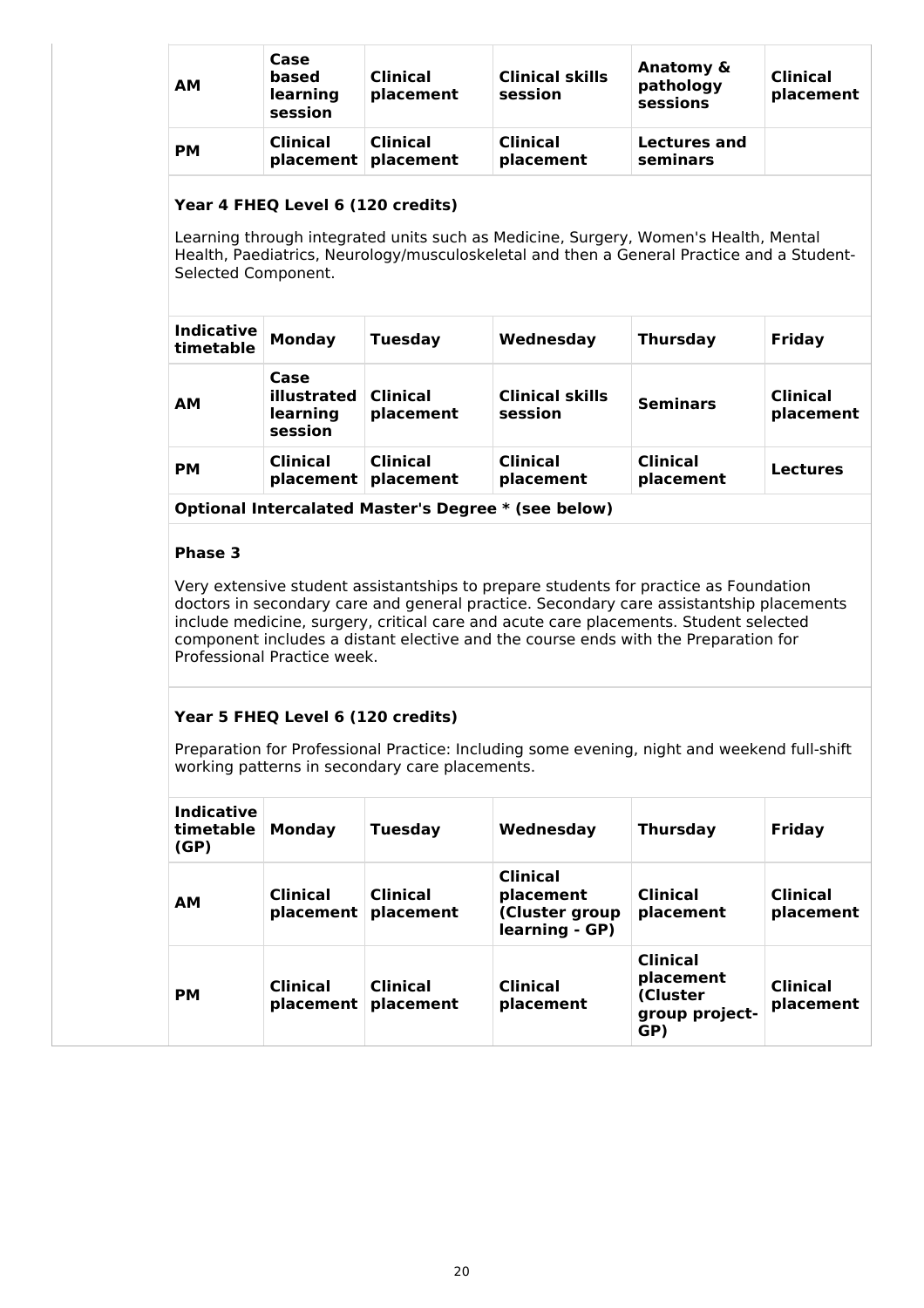| Year    |                   | <b>Optional</b> |     | <b>Electives</b> |     |
|---------|-------------------|-----------------|-----|------------------|-----|
|         | <b>Compulsory</b> | Min             | Max | Min              | Max |
| Level 4 | 120               | 0               | 0   | 0                | 0   |
| Level 5 | 120               | 0               | 0   | 0                | 0   |
| Level 6 | 360               | 0               | 0   | Ω                | 0   |

## **Module Lists**

### **Level 4**

| Compulsory modules   | <b>Module Code</b> | <b>Credits</b> | <b>Period</b> |
|----------------------|--------------------|----------------|---------------|
| ' UG MEDICINE YEAR 1 | MED-10008          | 120            | Semester 1-2  |

### **Level 5**

| <b>Compulsory modules</b> | <b>Module Code</b> | <b>Credits</b> | <b>Period</b> |
|---------------------------|--------------------|----------------|---------------|
| UG MEDICINE YEAR 2        | MED-20001          | 120            | Semester 1-2  |

### **Level 6**

| <b>Compulsory modules</b> | <b>Module Code</b> | <b>Credits</b> | <b>Period</b> |
|---------------------------|--------------------|----------------|---------------|
| UG MEDICINE YEAR 3        | MED-30001          | 120            | Semester 1-2  |
| UG MEDICINE YEAR 4        | MED-30002          | 120            | Semester 1-2  |
| UG MEDICINE YEAR 5        | MED-30003          | 120            | Semester 1-2  |

\*Intercalated degrees

Undergraduates may suspend their medical degree for a period of 12 months to undertake either a BSc degree, normally after year 2 or year 4 or a Master's degree after year 4.

To undertake such an intercalated degree, students must be given permission by the School of Medicine, as well as being offered a place on their chosen course following an application from the student. <https://www.keele.ac.uk/medicine/intercalateddegrees/>

For further information on the content of modules currently offered please visit: [https://www.keele.ac.uk/recordsandexams/modulecatalogue/](http://https//www.keele.ac.uk/recordsandexams/modulecatalogue/)

## **9. Final and intermediate awards**

## **Transfer routes / exit points**

The end award is MBChB (Honours), however, the following Intermediate awards may be available at appropriate exit points: Certificate of Higher Education in Applied Medical Sciences; Diploma of Higher Education in Applied Medical Sciences; and a classified BSc Honours Degree in Applied Medical Sciences. These intermediate awards imply no eligibility for professional recognition or registration, or fitness to practise.

Credits required for each level of academic award are as follows: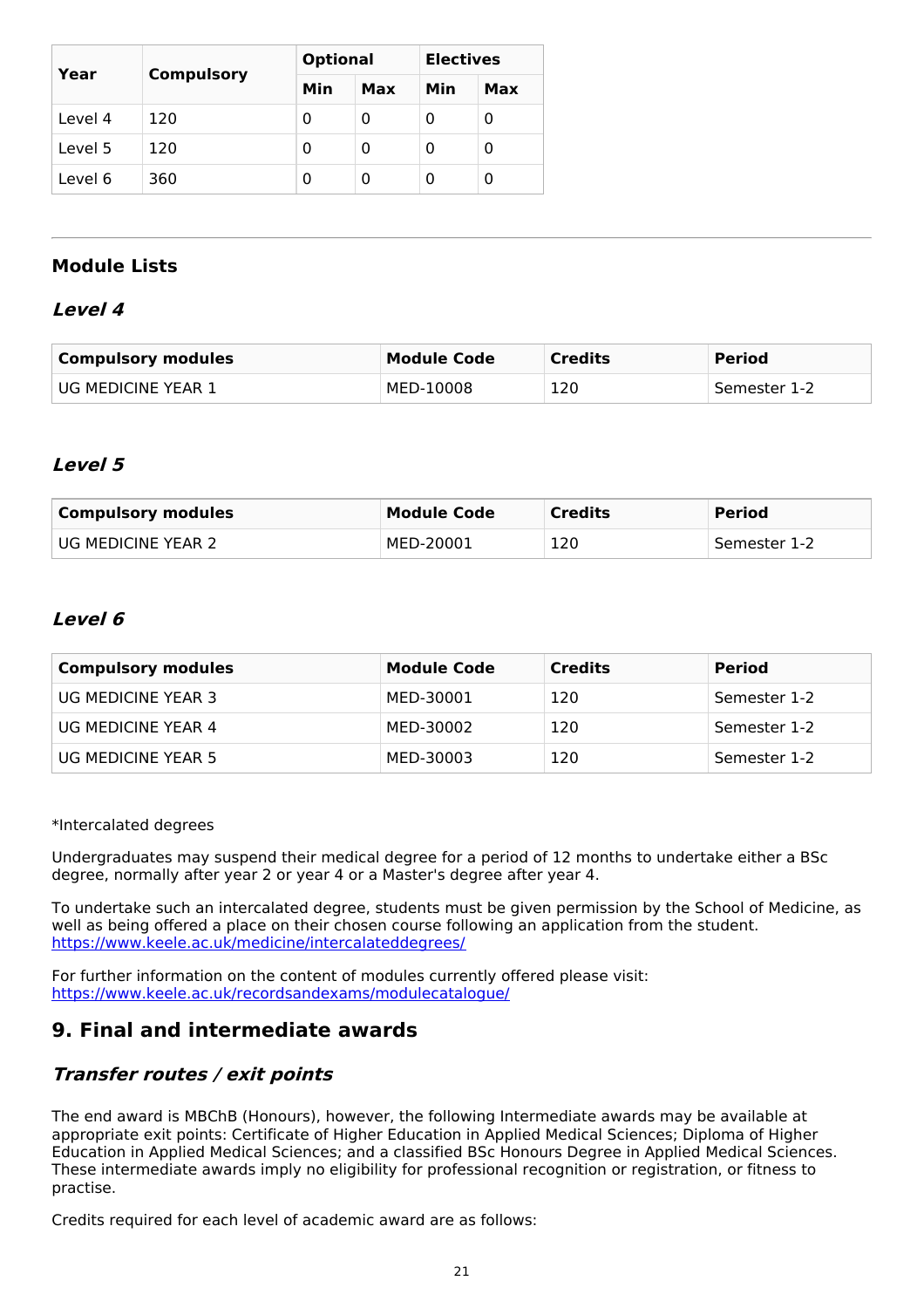| <b>MBChB</b>                                                                 | 600<br>credits    | You will require 120 credits from each taught year of the<br>programme:<br>Med-10008: 120 credits at level 4<br>Med-20008: 120 credits at level 5<br>Med-30001: 120 credits at level 6<br>Med-30002: 120 credits at level 6<br>Med-30003: 120 credits at level 6 |  |
|------------------------------------------------------------------------------|-------------------|------------------------------------------------------------------------------------------------------------------------------------------------------------------------------------------------------------------------------------------------------------------|--|
| <b>BSc Honours Degree in Applied</b><br><b>Medical Sciences</b>              | 360<br>credits    | You will require at least 120 credits at levels 4, 5 and 6                                                                                                                                                                                                       |  |
| Diploma in Higher Education in<br><b>Applied Medical Sciences</b>            | 240<br>$c$ redits | You will require at least 120 credits at level 4 or higher<br>and at least 120 credits at level 5 or higher                                                                                                                                                      |  |
| <b>Certificate in Higher Education in</b><br><b>Applied Medical Sciences</b> | 120<br>credits    | You will require at least 120 credits at level 4 or higher                                                                                                                                                                                                       |  |

## **10. How is the Programme Assessed?**

The School of Medicine has an integrated and comprehensive assessment programme that reflects the broad range of knowledge and skills that are developed as you progress through the degree programme. Teaching staff pay particular attention to specifying clear assessment criteria and providing timely, regular and constructive feedback that helps to clarify things you did not understand and helps you to improve your performance. The overarching aims of the assessment programme are to:

- Assist students to achieve the learning objectives of the medical programme.
- Facilitate the development in students of the learning skills necessary to maintain currency in later professional practice.
- Provide evidence of the extent to which students have achieved the learning objectives of the course.
- Employ assessment practices that reflect current, evidence-based, best practice.
- Align with the curriculum in both content and process and to assess knowledge, skills and attitudes in an integrated manner.
- Provide high quality feedback to all students after both formative and summative assessments.
- Follow a process of blueprinting to ensure appropriate sampling of material reflecting common international assessment practices.

#### **Assessment Formats**

The School uses a variety of assessment formats throughout the programme. These include both written and practical assessments. Examples of written assessments include Single Best Answer (SBA) questions and free text Short Answer Questions (SAQs). Examples of practical assessments include Objective Structured Clinical Examinations (OSCEs) and various Workplace Based Assessments (WBA). This list is not exhaustive; other formats may be used to support specific years of the course.

Some assessments will be purely formative as their primary purpose is to provide feedback to students on their learning progress. Other assessments will be summative as their primary purpose is to inform decision making about a student's capacity to proceed to the next year of the course or to graduate. Feedback will still be offered after summative assessments in order to encourage students to continually improve their performance.

Feedback is provided in <sup>a</sup> variety of ways, including through large group (plenary) sessions, one to one meetings with tutors and individualised communications (electronic and paper based) with students. In C2018, Year 1 and Year 2 students will receive feedback on their assessment as part of their regular meetings with their PBL tutors.

#### **Assessment methods**

The medical school utilizes a range of assessment modes appropriate to assess each of the Intended Learning Objectives of the programme, categorized across three domains; Professional values and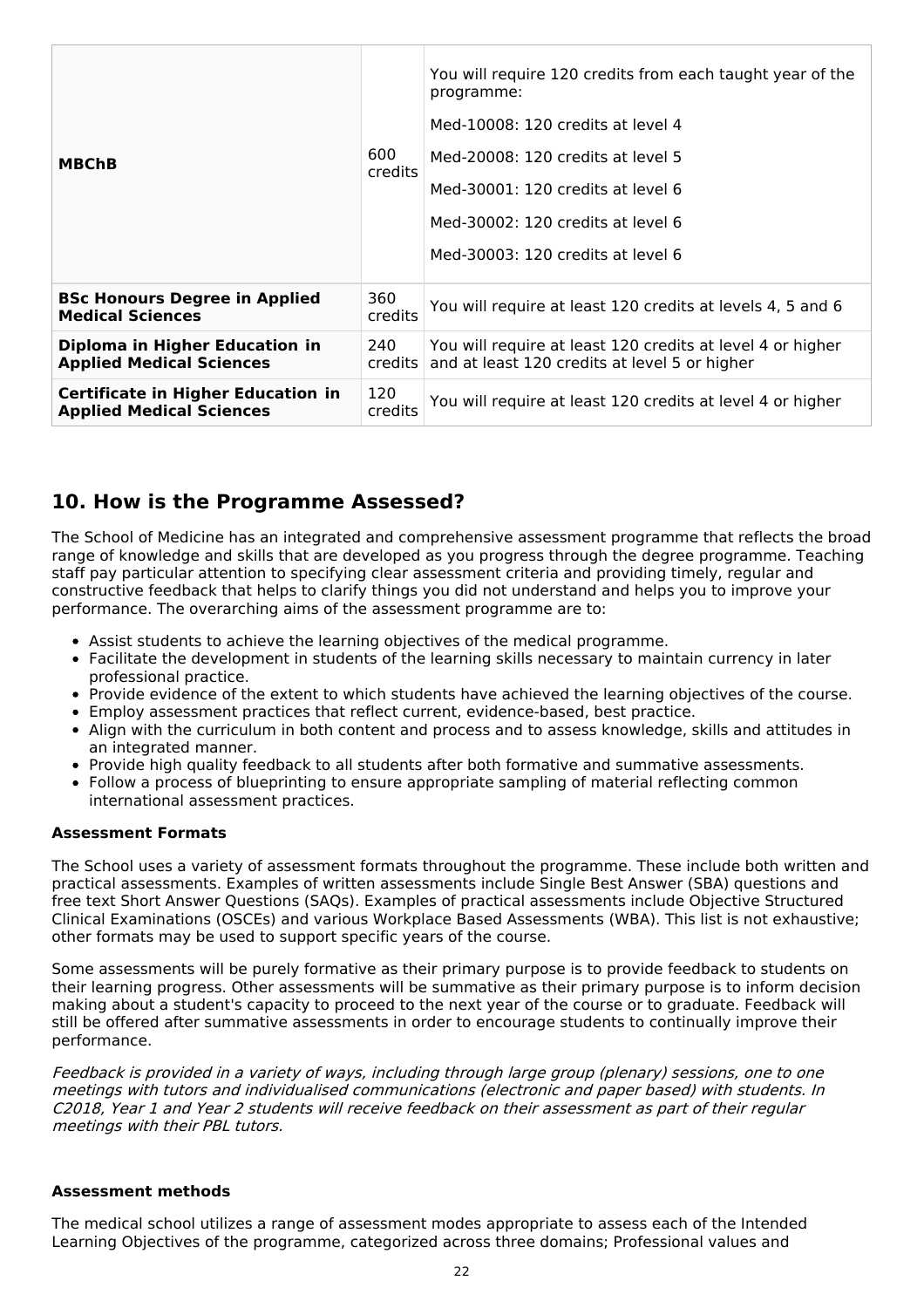behaviours **,** Professional skills and Professional knowledge.

In every year all domains will be summatively assessed using appropriate assessment methods.

| <b>Professional values and</b><br><b>behaviours</b>                                       | <b>Professional skills</b>                     | <b>Professional</b>                                                  |                          |
|-------------------------------------------------------------------------------------------|------------------------------------------------|----------------------------------------------------------------------|--------------------------|
|                                                                                           | <b>Information</b><br><b>Management Skills</b> | <b>Clinical and Practical Skills</b>                                 | knowledge                |
| Learning portfolio<br>MSF (Multi Source<br>Feedback)<br>Reflective summaries<br>Appraisal | skills                                         | Written Communication   Practical assessment of skills<br>(OSCE/WBA) | Knowledge<br>assessments |

The modes of assessment include:

#### **Written knowledge examinations.**

Knowledge is examined in a range of formats designed to test students' ability to apply relevant scientific and medical knowledge to professional practice. Examinations may consist of Single Best Answer (SBA) questions and free text Short Answer Questions (SAQs). Written knowledge examinations will draw upon the principles of both cumulative testing and progress testing. Written knowledge examinations will draw upon the principles of cumulative testing and programmatic assessment. Feedback will be given following all assessments to guide student learning.

In Phase 1, students will be tested at regular intervals, typically 3-4 times per year. The cumulative score from these assessments will then be used to determine progression to the next year/phase of the programme.

In Phase 2, students will be tested at regular points throughout the year (typically 2-3 tests per year) and these tests are used to determine progression to the next year/phase of the programme.

In Phase 3 there are currently no written summative university assessments.

However, students will be required to sit any national assessment required for entry to the Foundation Training Programme or as specified by the General Medical Council (GMC).

#### **Practical examinations**

These examinations enable students to demonstrate a safe and effective application of practical clinical and laboratory skills and will be assessed though both Objective Structured Clinical Examinations (OSCEs) and a variety of Workplace Based Assessments (WBAs). Typically, students will be assessed at 2-3 points within each year. Feedback will be given after all assessments to guide student learning.

#### **In course assessments**

A variety of in course assessments will be used to test students' ability to apply a range of skills relevant to their professional practice. Examples of this format include written assessments designed to test students' ability to appraise quantitative or qualitative data and those designed to develop students' reflective practice. These assessments may also include oral and poster presentations designed to tests students' ability to communicate effectively to a variety of audiences.

## **11. Contact Time and Expected Workload**

This contact time measure is intended to provide you with an indication of the type of activity you are likely to undertake during this programme. The data is compiled based on module choices and learning patterns of students on similar programmes in previous years. Every effort is made to ensure this data is a realistic representation of what you are likely to experience, but changes to programmes, teaching methods and assessment methods mean this data is representative and not specific.

Undergraduate courses at Keele contain an element of module choice; therefore, individual students will experience a different mix of contact time and assessment types dependent upon their own individual choice of modules. The figures below are an example of activities that a student may expect on your chosen course by year/stage of study. Contact time includes scheduled activities such as: lecture, seminar, tutorial, project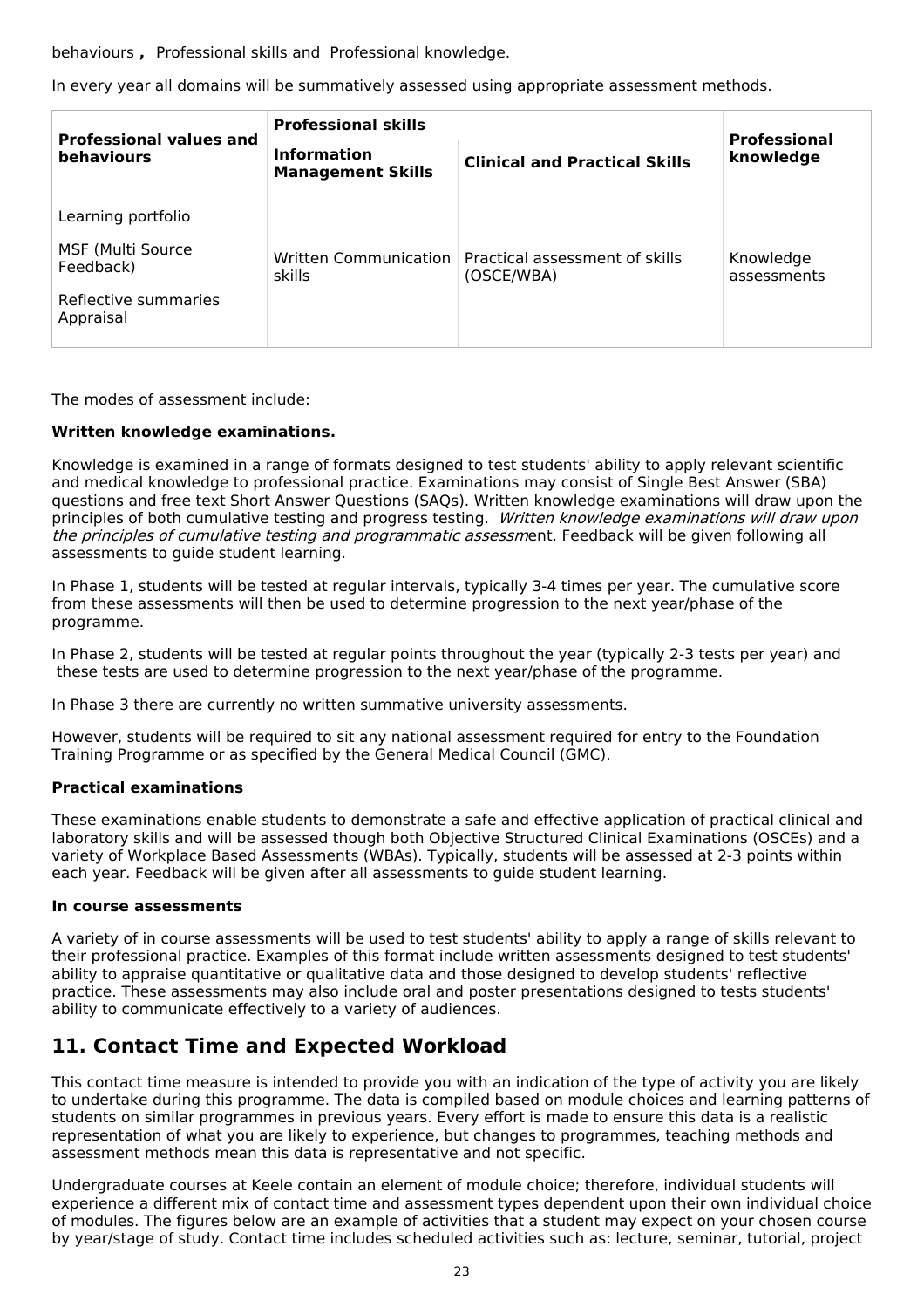supervision, demonstration, practical classes and labs, supervised time in labs/workshop, fieldwork and external visits. The figures are based on 1,200 hours of student effort each year for full-time students.

### **Activity**

|                     | <b>Scheduled learning and teaching</b><br>activities | <b>Guided independent</b><br><b>Study</b> | <b>Placements</b> |
|---------------------|------------------------------------------------------|-------------------------------------------|-------------------|
| Year 1 (Level<br>4) | 32%                                                  | 65%                                       | 3%                |
| Year 2 (Level<br>5) | 43%                                                  | 50%                                       | 7%                |
| Year 3 (Level<br>6) | 29%                                                  | 15%                                       | 56%               |
| Year 4 (Level<br>6) | 25%                                                  | 10%                                       | 65%               |
| Year 5 (Level<br>6) | 9%                                                   | 10%                                       | 81%               |

## **12. Accreditation**

This programme is accredited by the General Medical Council and Keele University (December 2011). Please note the following:

**Module Selection:** Students should note that to be awarded the MBChB accreditation they must pass all modules. All modules are mandatory. (NB: Module = Year)

**Regulations:** Your programme has professional accreditation and there are specific regulations, which you have to agree to abide by, as follows:

GMC: Outcomes for graduates: [https://www.gmc-uk.org/education/undergraduate/undergrad\\_outcomes.asp](https://www.gmc-uk.org/education/undergraduate/undergrad_outcomes.asp)

**Study abroad:** due to GMC accreditation requirements there are no Study Abroad options available to students on this programme.

## **13. University Regulations**

The University Regulations form the framework for learning, teaching and assessment and other aspects of the student experience. Further information about the University Regulations can be found at: <http://www.keele.ac.uk/student-agreement/>

#### **Course Regulations:**

MBChB Programme - please see Regulation C5 <https://www.keele.ac.uk/regulations/regulationc5/> and University Regulation D1 <https://www.keele.ac.uk/regulations/regulationd1/>

The following are important elements of the MBChB course-specific regulation:

- Full attendance is required on the MBChB programme. Students are expected to attend all timetabled sessions of the programme, as specified in each year pro forma, to include theoretical - learning hours, clinical placements, other environment placements and associated briefings.
- Progression decisions will be based on student performance in a range of assessments and satisfactory professional behaviour.
- Students will be required to have successfully completed each year of the course before progressing to the next year of study.
- There will be no "in-year" resit options in years 1 and 2 (Phase 1) for written knowledge assessments, except for students who have missed a summative assessment through exceptional circumstances. See progression table below. Students who fail to progress from year 1 or year 2 at the first attempt will have an opportunity to repeat the year.
- In year 2, there will be an OSCE re-sit for students who fail to meet the requirements at the first attempt.
- In year 3, students who fail to meet the expected standard in relation to written knowledge tests or OSCE will be required to re-sit the unsatisfactory component at the end of the year. Only students who are satisfactory in both components will be able to progress.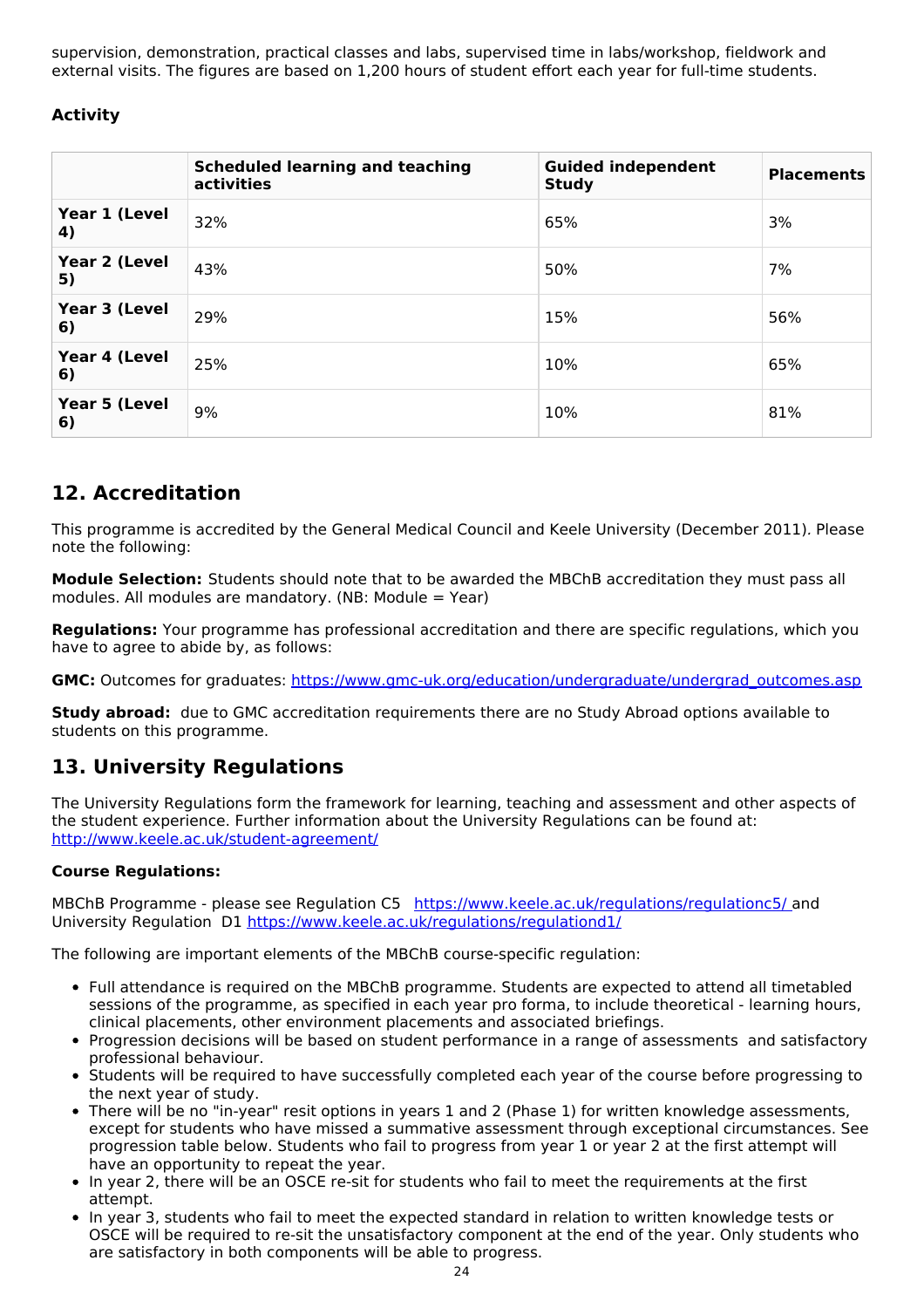- In year 4, students who fail to meet the expected standard in relation to written knowledge tests or OSCE will be required to re-sit the unsatisfactory component at the end of the year. Only students who are satisfactory in both components will be able to progress.
- Work will be submitted for assessment as prescribed in course and year handbooks. Deadlines specified for submitting assessments are rigorously enforced: work submitted up to 24 hours after the deadline may be graded with the mark capped at the pass score; work submitted more than 24 hours after the deadline will score 0 (zero) and re-assessment will be required.
- Students registered on the MBChB Honours degree programme are subject to the University Fitness to Practise procedure (Regulation B.5).

|           | Progression MBChB programme                                                 |                                                                                      |                                                                                             |                                                                         |                                                  |                                                                                                                                                             |                                                                                                                                                                                                                                                                                                                                           |
|-----------|-----------------------------------------------------------------------------|--------------------------------------------------------------------------------------|---------------------------------------------------------------------------------------------|-------------------------------------------------------------------------|--------------------------------------------------|-------------------------------------------------------------------------------------------------------------------------------------------------------------|-------------------------------------------------------------------------------------------------------------------------------------------------------------------------------------------------------------------------------------------------------------------------------------------------------------------------------------------|
|           | Compulsory<br>formative                                                     | <i>In course</i><br>assessment                                                       | Portfolio                                                                                   | Written<br>minimum<br>requirement                                       | <b>OSCE</b><br>minimum<br>requirement            | Rule                                                                                                                                                        | Do not meet<br>progression<br>requirements                                                                                                                                                                                                                                                                                                |
| Year<br>1 | Satisfactory<br>engagement<br>with in<br>course<br>formative<br>assessments | Satisfactory<br>in all<br>components<br>of in course<br>assessment                   |                                                                                             | Cumulative<br>pass in<br>written<br>knowledge<br>assessments            | Formative<br>only                                | <b>No</b><br>compensation<br>between<br>assessment<br>formats. Must<br>meet all<br>minimum<br>requirements<br>to progress to<br>Year 2                      | If performance<br>in assessments<br>is<br>unsatisfactory<br>at the first<br>attempt of the<br>year, then<br>there is an<br>automatic right<br>to resit (repeat)<br>the year. There<br>is no 'in year'<br>resit for<br>knowledge<br>assessments.                                                                                           |
| Year<br>2 | Satisfactory<br>engagement<br>with in<br>course<br>formative<br>assessments | Satisfactory<br>in all<br>components<br>of in course<br><i>assessment</i>   the next | Must be<br>deemed<br>Satisfactory<br>at<br>Appraisal in<br>order to<br>progress to<br>Year. | Cumulative<br>pass in<br>written<br>knowledge<br>assessments   handbook | Pass as<br>defined<br>annually in<br>the student | <b>No</b><br>compensation<br>between<br>assessment<br>formats. Must<br>meet all<br>minimum<br>requirements<br>to progress to $\vert$ assessments.<br>Year 3 | If performance<br>in assessments<br>is<br>unsatisfactory<br>at the first<br>attempt of the<br>year, then<br>there is an<br>automatic right<br>to resit (repeat)<br>the year. There<br>is no 'in year'<br>resit for<br>knowledge<br>Students who<br>are<br>unsatisfactory<br>in OSCE will be<br>required to<br>pass a re-sit in<br>summer. |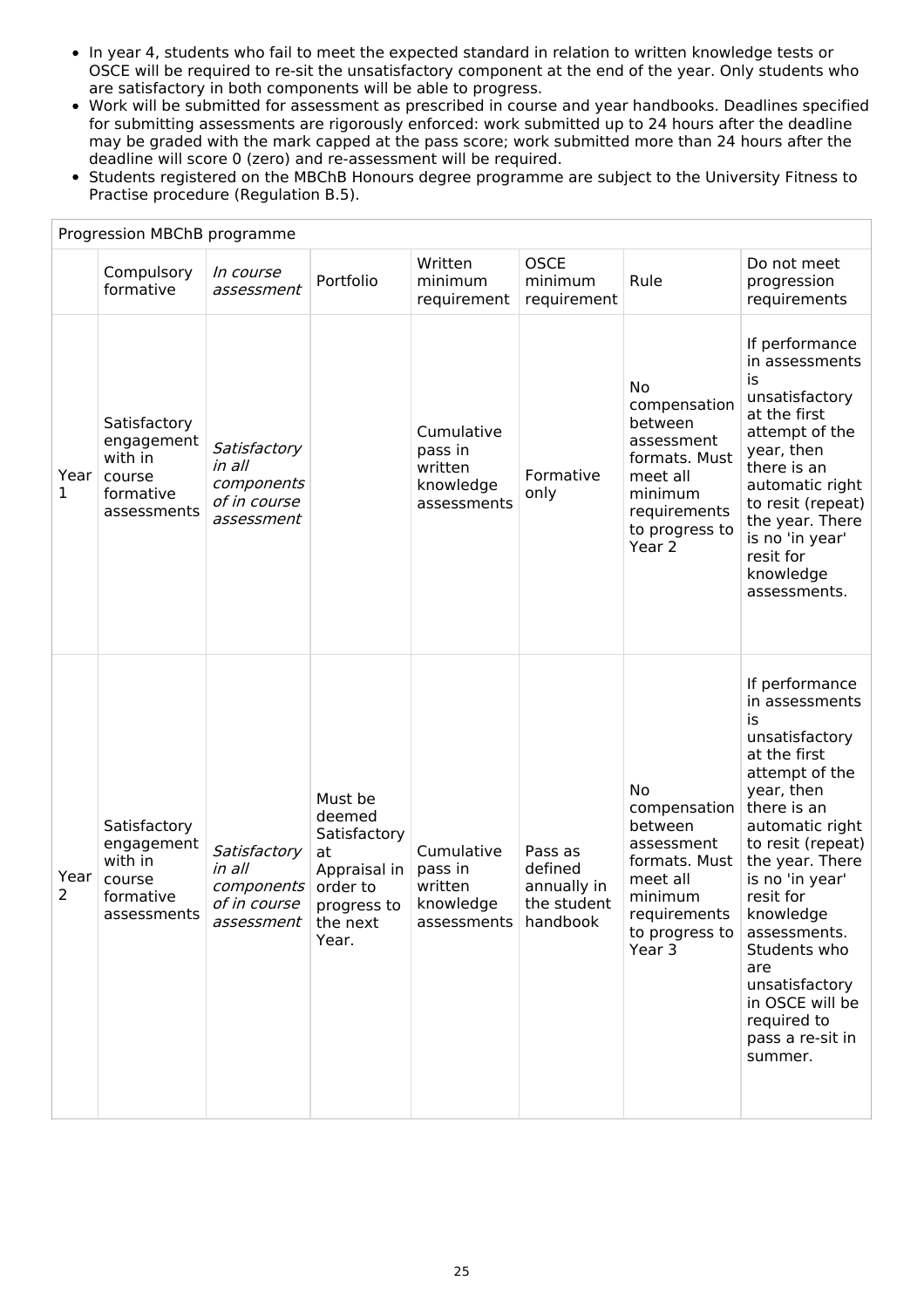| Year<br>3 | Satisfactory<br>engagement<br>with in<br>course<br>formative<br>assessments | Satisfactory<br>in all<br>components<br>of in course<br>assessment | Must be<br>deemed<br>Satisfactory<br>at<br>Appraisal in<br>order to<br>progress to<br>the next<br>Year.                   | Cumulative<br>pass in<br>written<br>knowledge<br>assessments | Pass as<br>defined<br>annually in<br>the student<br>handbook | <b>No</b><br>compensation<br>between<br>assessment<br>formats. Must<br>meet all<br>minimum<br>requirements<br>to progress to<br>Year 4 | Students who<br>fail to meet the<br>expected<br>standard in<br>relation to<br>written<br>knowledge<br>tests or OSCE<br>will be required<br>to pass<br>supplementary<br>tests at the end<br>of the year. |
|-----------|-----------------------------------------------------------------------------|--------------------------------------------------------------------|---------------------------------------------------------------------------------------------------------------------------|--------------------------------------------------------------|--------------------------------------------------------------|----------------------------------------------------------------------------------------------------------------------------------------|---------------------------------------------------------------------------------------------------------------------------------------------------------------------------------------------------------|
| Year<br>4 | Satisfactory<br>engagement<br>with in<br>course<br>formative<br>assessments | Satisfactory<br>in all<br>of in course<br>assessment               | Must be<br>deemed<br>Satisfactory<br>at<br><i>components</i> Appraisal in<br>order to<br>progress to<br>the next<br>Year. | Cumulative<br>pass in<br>written<br>knowledge<br>assessments | Pass as<br>defined<br>annually in<br>the student<br>handbook | <b>No</b><br>compensation<br>between<br>assessment<br>formats. Must<br>meet all<br>minimum<br>requirements<br>to progress to<br>Year 5 | Students who<br>fail to meet the<br>expected<br>standard in<br>relation to<br>written<br>knowledge<br>tests or OSCE<br>will be required<br>to pass<br>supplementary<br>tests at the end<br>of the year. |
| Year<br>5 | Satisfactory<br>engagement<br>with in<br>course<br>formative<br>assessments | Satisfactory<br>in all<br>of in course<br>assessment               | Must be<br>deemed<br>Satisfactory<br>at<br><i>components</i> Appraisal in<br>order to<br>progress to<br>the next<br>Year. |                                                              | Pass as<br>defined<br>annually in<br>the student<br>handbook | No<br>compensation<br>between<br>assessment<br>formats. Must<br>meet all<br>minimum<br>requirements<br>to graduate                     | If performance<br>in assessments<br>is<br>unsatisfactory<br>there is an<br>automatic 'in<br>year' resit.<br>There is no<br>automatic resit<br>of year.                                                  |

## **14. Other Learning Opportunities**

Due to GMC accreditation requirements there are no Study Abroad options available to students on this programme.

## **15. Additional Costs**

### **Medicine Programme Costs**

In common with other Medical Schools our medical students should be aware that there are additional costs involved, such as the purchase of books, laboratory coats and travel to placements. We do not usually recommend that students purchase books or equipment before starting the course as advice will be given at Registration and during the degree as to what is required. Students intending to bring a car to Campus/hospital car park should note that car parking is limited and there is a charge for student permits. An additional cost applicable to Medical Students is the purchase of smart clothing for clinical placements.

### **Keele School of Medicine MBChB placement information.**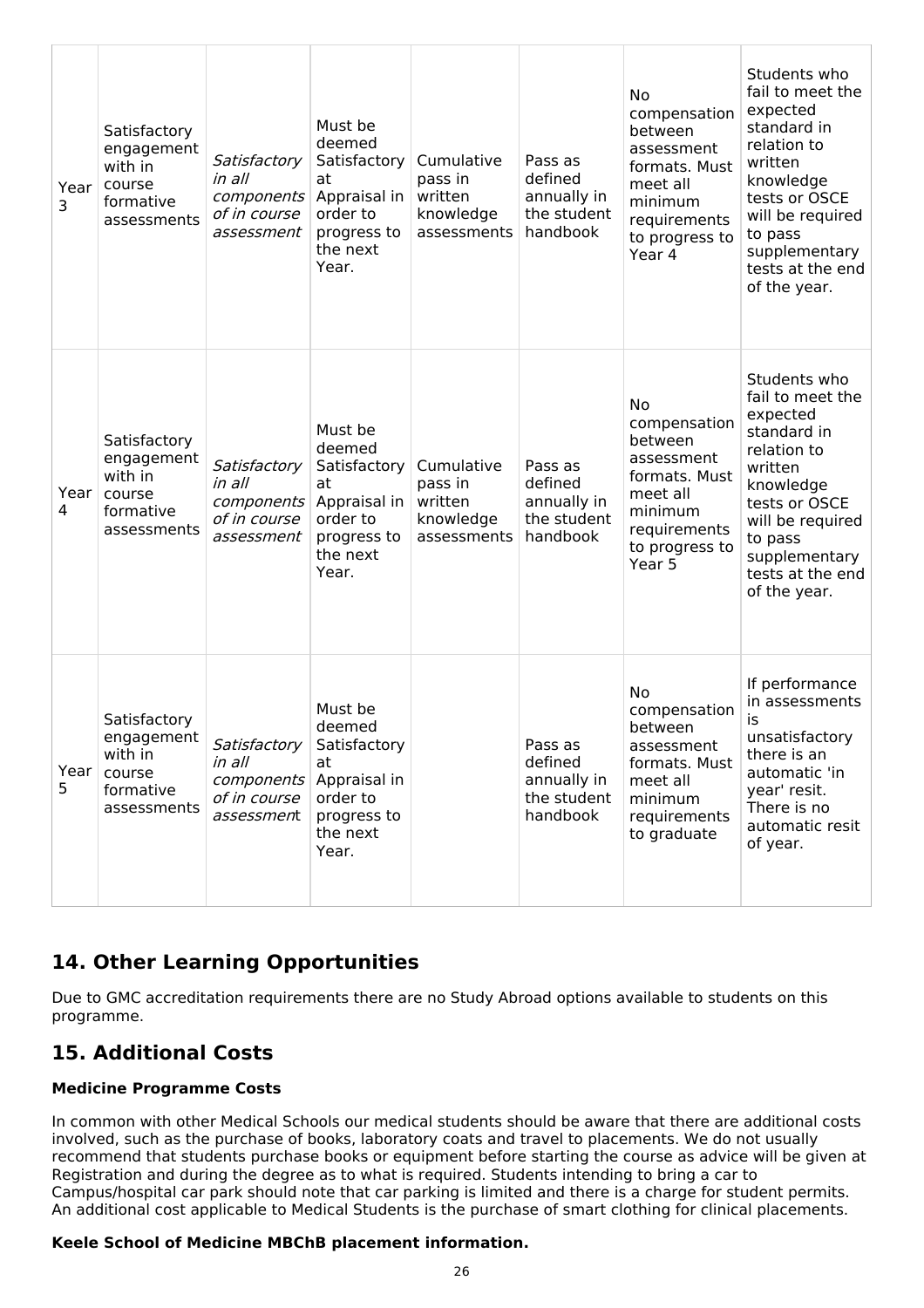Secondary Care, Primary Care and 3rd sector placements are mainly based across Staffordshire and Shropshire, and neighbouring counties including some in Herefordshire, Cheshire, Worcestershire and Powys. These placements provide a range of experiences integral to the course's learning outcomes. All students are required to travel, and attend their allocated placements as a course requirement. Every effort is made to balance the travel burden for each student over the 5 year course, but it is not possible to give every student placements that involves limited travel.

In Years 3, 4 and 5 students will be allocated to a Secondary Care base site for that academic year, either Royal Stoke University Hospital or Royal Shrewsbury Hospital, most students will be required to spend one year (either Year 4 or 5) based in Shropshire.

| <b>Activity</b>                                                                                                                                                                                                                                                                                                                                                                                                                                                                                                                                         | <b>Estimated</b><br>Cost            |
|---------------------------------------------------------------------------------------------------------------------------------------------------------------------------------------------------------------------------------------------------------------------------------------------------------------------------------------------------------------------------------------------------------------------------------------------------------------------------------------------------------------------------------------------------------|-------------------------------------|
| Equipment: Howie lab coat and a standard lab coat                                                                                                                                                                                                                                                                                                                                                                                                                                                                                                       | £35                                 |
| Travel: Indicative mileage for placements years 1-5: Students can expect to travel an<br>average of 5696* miles over the course of the 5 year programme.<br>Mileage is calculated from Keele School of Medicine for Years 1 and 2 and from the allocated<br>base secondary care site for year 3, 4 and 5. (either Royal Stoke University Hospital or Royal<br>Shrewsbury Hospital)<br>*Based on 2016 graduates<br>Applicants will be required to pay for an enhanced DBS check and there may also be<br>additional costs associated with immunisations. | Dependent<br>on method of<br>travel |
| Other additional costs: Students may need to pay for any additional DBS checks required by<br>elective placement coordinators.                                                                                                                                                                                                                                                                                                                                                                                                                          | £44                                 |

These costs have been forecast by the University as accurately as possible but may be subject to change as a result of factors outside of our control (for example, increase in costs for external services). Forecast costs are reviewed on an annual basis to ensure they remain representative. Where additional costs are in direct control of the University we will ensure increases do not exceed 5%.

As to be expected there will be additional costs for inter-library loans and potential overdue library fines, print and graduation. We do not anticipate any further costs for this programme.

#### **Assistance with expenses**

The School is not able to offer a firm commitment to provide assistance with travel expenses but if external bodies agree funding, usually decided year by year, this will be allocated at the end of the year. The mechanism and amount to be advised each year dependent on funds available. For example, in 2019-20 each student retrospectively received 16.8p per mile as a contribution towards their travel costs\* undertaken in Years 3, 4 and 5. Funding is not currently awarded to students in Years 1 & 2 as travel in those years is limited.

\*Certain events are not included in this mileage total, such as SSC Placements and travel to County Hospital, Stafford.

Home students may gain in additional financial support for travel expenses if eligible for an NHS bursary (Means tested) and some costs associated with the Year 5 Elective Placement may also be covered in this.

Overseas and EU students are not eligible for NHS bursary support.

#### **Allocation method:**

In the first instance all placements are allocated at random, thereafter the School aims to avoid sending a student to the same placement twice and be mindful of previous allocations re distance. The notable exception to this rule is that students in Years 2, 3 and 4 rank their Student Selected Component (SSC) options and an allocation is made using this ranking, irrespective of previous allocations.

In order to ensure that placements are allocated in an equitable manner, and that the most effective use is made of available placements, it is not possible for students to choose their own placements. However, students are given the opportunity to request a specific area to undertake their Primary Care placement in Year 3, 4 and 5 to help with accommodation/travel costs.